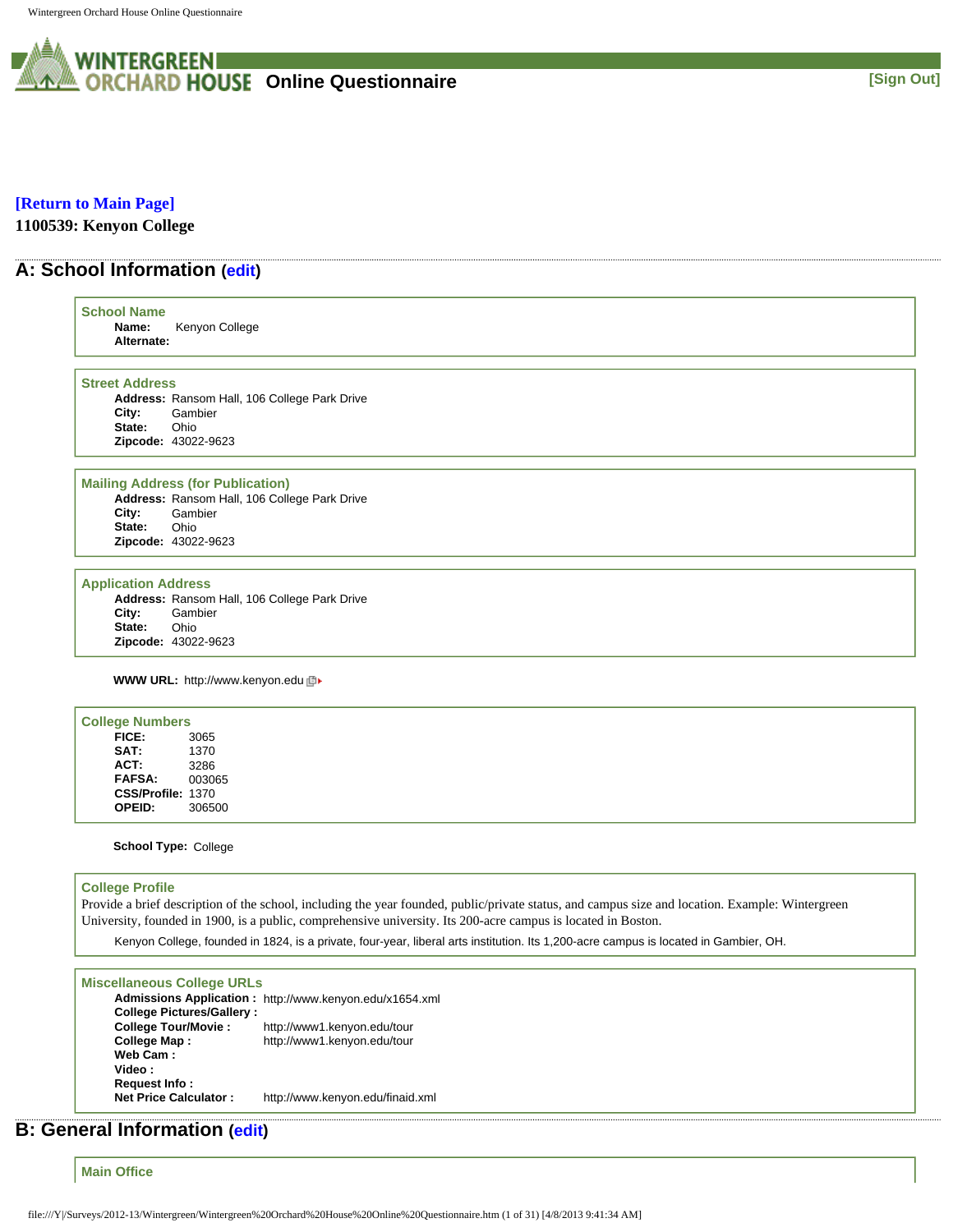**Phone:** 740 427-5000 **Toll-free: Fax:**

### **Admissions Office**

|         | <b>Phone: 740 427-5776</b> |
|---------|----------------------------|
|         | Toll-free: 800 848-2468    |
| Fax:    | 740 427-5770               |
| E-mail: | admissions@kenyon.edu      |

### **Financial Aid Office**

**Phone:** 740 427-5430 **Toll-free: Fax:** 740 427-5240 **E-mail:** finaid@kenyon.edu

### **President**

**Name:** S. Georgia Nugent **President Degree:** Ph.D. **E-mail:** nugent@kenyon.edu

### **Admissions Officer**

**Name:** Jennifer Delahunty **Title:** Dean of Admissions and Financial Aid **Degree:** M.F.A. **E-mail:** delahuntyj@kenyon.edu

### **Financial Aid Officer**

**Name:** Craig Daugherty<br>**Title:** Director of Finan **Director of Financial Aid Degree: E-mail:** daugherty@kenyon.edu

## **General School Info**

**Year School Founded:** 1824

**Institution Type: X** Four Year Two Year Upper Division **Graduate** 

**Academic Environment:** Liberal Arts

**Men's/Women's/Coed:** Women's College

Men's College **X** Coeducational College Founded Coeducational College **X** Became Coeducational College Year: 1969

**Public/Private:** Private (nonprofit)

**School Has Religious Affiliation:** Yes **If YES, select one option from the church index menu or provide a specific affiliation. Church Index:** informal affiliation with the Episcopal Church

**Historically/Traditionally Black:** No

## **General Comment**

**General Comment:** 

Please list any related details not covered in the previous fields on this screen.

**Enrollment Figures Information for Fall:** 2012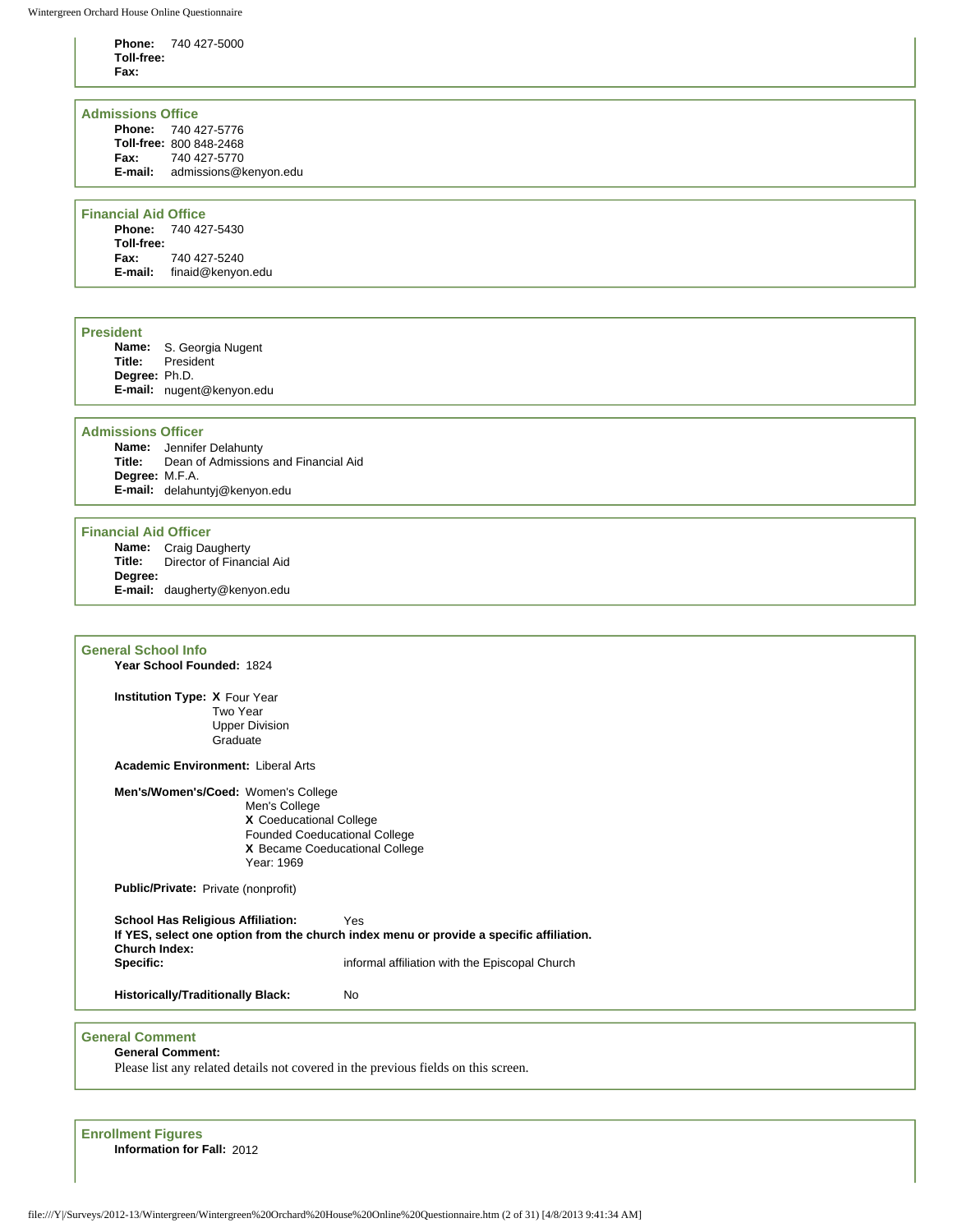**Fall 2012 data requested**

| <b>Full-time Degree Seeking:</b><br><b>Part-time Degree Seeking:</b> | Men<br>785<br>0 | Women<br>872<br>0 |
|----------------------------------------------------------------------|-----------------|-------------------|
| <b>Full-time Undergraduate:</b>                                      | 786             | 872               |
| Part-time Undergraduate:                                             | 3               | 6                 |
| <b>Full-time Graduate:</b>                                           | 0               | 0                 |
| <b>Part-time Graduate:</b>                                           | 0               | 0                 |
| <b>Total Campus Enrollment (all students):</b>                       | 1,667           |                   |

## **C: Admissions Requirements for Freshmen [\(edit\)](http://survey.wgoh.com/secure/sectionCView.htm)**

#### **General Requirements**

**High School Diploma/Graduation:** Required/GED accepted

**General College Preparatory Program:** Required

### **Academic Units**

**Specify the distribution of academic high school units required and/or recommended of all or most degree-seeking students. One unit equals one year of study or its equivalent. If you are using a different system, please convert.** 

**Total Number Of Academic Units Required:** 20 **Total Number Of Academic Units Recommended:** 23

|                            | <b>Required</b> | Recommended |
|----------------------------|-----------------|-------------|
| English:                   | 4               | 4           |
| <b>Mathematics:</b>        | 4               | 4           |
| Science:                   | 3               | 4           |
| <b>Lab Science:</b>        | 3               | 3           |
| Foreign Language:          | 3               | 4           |
| <b>Social Studies:</b>     | 3               | 3           |
| History:                   |                 |             |
| <b>Academic Electives:</b> | з               | 3           |
| Other:                     |                 |             |
|                            |                 |             |

**Describe other required/recommended units:** Other: Fine Arts

## **Standard Test Requirements for Freshman Applicants**

**Standard test requirements for freshman applicants:** Q=Required, M=Required Of Some, C=Recommended, S=Considered If Submitted, N=Not Used

**SAT Reasoning Only: ACT Only: SAT Reasoning or ACT: Q**<br>**SAT Subject:** S **SAT Subject:** 

**Standard Test Preference:** No Preference **Standard Tests Used For Counseling:** Yes **Standard Tests Used For Placement:** No

#### **Writing Component Policy**

**Please indicate how your institution will use the SAT or ACT writing component (check all that apply):** For Admissions For Placement For Advising In place of an application essay As a validity check on the application essay **X** No college policy as of now

## **SAT Subject Test**

**If SAT Subject tests are required or recommended, specify how many and which ones:** 

**SAT Subject Tests:** Unknown

#### **Requirements For Regular Admission**

**List test scores, class rank and GPA requirements for regular admission of in-state and out-of-state applicants:**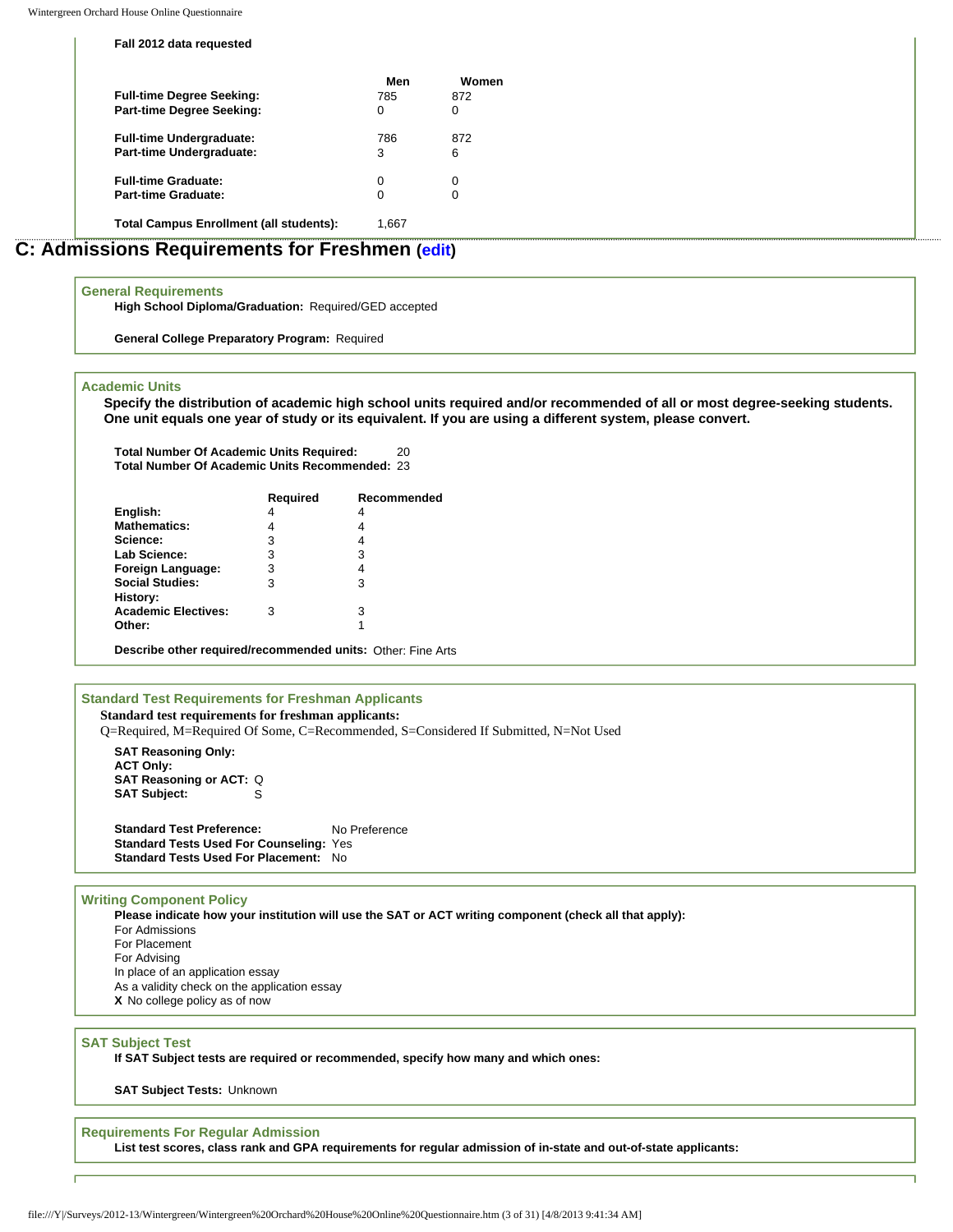#### **Additional Requirements**

**Check special requirements for admission to specific programs:** Portfolio required for art program Audition required for music program Audition required for dance program Audition required for theatre program R.N. required for nursing program **Other** 

#### **Special Programs**

**Check special programs or policies for applicants who are not normally admissible due to academic deficiencies and/or economic disadvantage: HFOP** EOP

**Conditional Other** 

## **Campus Visit / Interviews**

**Campus Visit:** Recommended

**Admissions Interview:** Recommended **Off-Campus Interview: X** Off-Campus interview arranged with admissions representative **X** Off-Campus interview arranged with alumni representative Off-Campus interviews not available

#### **Deferred Admission**

**Admission May Be Deferred:** Yes **Length:**1 **Unit:***(Example: semester hours)*

| <b>Application Fee</b>                          |                          |
|-------------------------------------------------|--------------------------|
| <b>Application Fee Required:</b>                | Yes                      |
| Amount:                                         | \$50.00                  |
| <b>Can It Be Waived For Financial Need? Yes</b> |                          |
| Comment:                                        | (waiver if filed online) |

*(Example: international/out-of-state/ online fees or waivers)*

**Application Fee Refundable:** No

## **D: Admissions Policy ([edit\)](http://survey.wgoh.com/secure/sectionDView.htm)**

#### **Academic Criteria**

**Relative importance of each of the following academic factors in your first-time, first-year (freshman) admission decisions:** 1=Very important, 2=Important, 3=Considered, 4=Not Considered

- 1 **Secondary School Record**
- 2 **Class Rank**
- 1 **Recommendations**
- 2 **Standardized test Scores**
- 1 **Essay**

#### **Nonacademic Criteria**

**Relative importance of each of the following nonacademic factors in your first-time, first-year (freshman) admission decisions:** 1=Very important, 2=Important, 3=Considered, 4=Not Considered

- 2 **Interview**
- 2 **Extracurricular Activities**
- 2 **Particular Talent/Ability**
- 1 **Character/Personal Qualities**
- 3 **Alumni/ae Relationship**
- 3 **Geographical Residence**
- 3 **State Residency**
- 4 **Religious Affiliation/Commitment**
- 3 **Minority Affiliation**
- 3 **Volunteer Work**
- 3 **Work Experience**

## **E: Admissions Procedures ([edit](http://survey.wgoh.com/secure/sectionEView.htm))**

**Please modify this section to represent the data for Fall 2013:**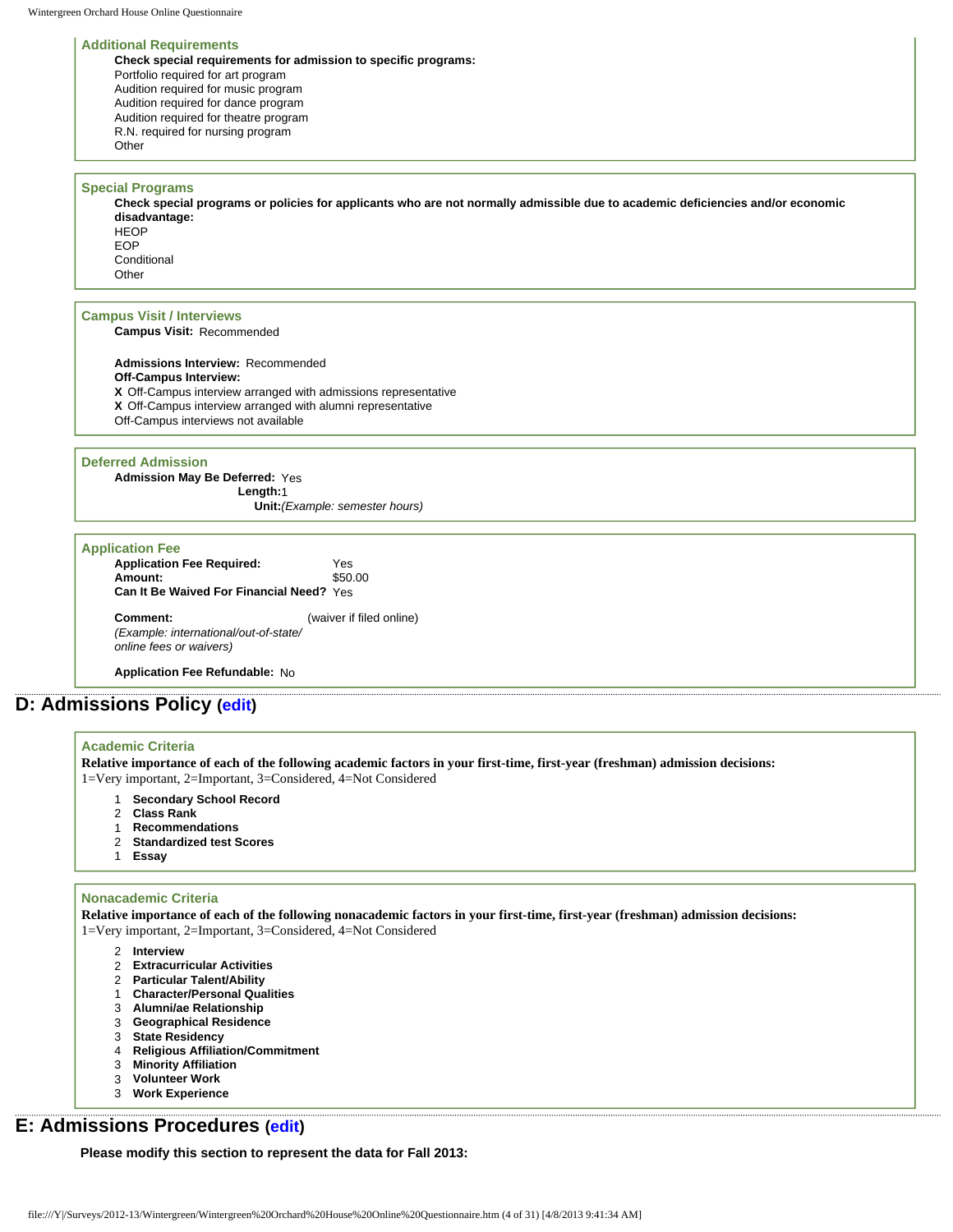**Information shown for Fall:** 2012

**Deadlines for Fall Admission SAT/ACT Scores Must Be Received By:** January 15 *(Example: January 15)* **SAT Subject Scores Must Be Received By:** January 15

**Visit For Interview By: January of 12th year.**

**Is there an application deadline for fall term?** Yes

**Priority Filing Date:** January 15 **Final Filing Date:** January 15

### **Application Forms**

**Common Application Form Accepted:** Yes **If yes, are supplemental forms required?** Yes

**Is your school a member of the Common Application Group?** Yes

#### **Admission Notification**

**Notification of Admission is sent: (Choose only one)** On rolling basis beginning: **X** By date : April 1 **Other** 

#### **Admission Acceptance**

**Applicant must accept offer of admission: (Choose only one) X** By date : May 1 On rolling basis Must reply by May 1 or within the following number of weeks if notified thereafter: **Other** 

#### **Tuition Deposit**

**Tuition Deposit Amount: \$350.00<br><b>Tuition Deposit is:** Nonrefundable **Tuition Deposit is: Refund deadline date: Other Policy:**

#### **Room Deposit**

**Room Deposit Amount: Room Deposit is:** Unknown **Refund deadline date: Other Policy:**

**First-time, first-year students accepted in terms other than fall:** No **Percentage who enter in terms other than fall:** 0.5 %

**Admission process is need-blind:** No

## **F: Special Programs [\(edit\)](http://survey.wgoh.com/secure/sectionFView.htm)**

**Please modify this section to represent the data for Fall 2012:** 

**Information shown for Fall:** 2012

**Early Action closing date for fall entry:**

| <b>Early Decision Program</b><br>School has Early Decision program: Yes                                                                                         |      |
|-----------------------------------------------------------------------------------------------------------------------------------------------------------------|------|
| Number of Early Decision applications submitted for 2012-13 academic year: 390<br>Number of Early Decision applications accepted for 2012-13 academic year: 208 |      |
| First or only early decision closing date for fall entry: 11/15<br>Other early decision closing date:                                                           | 1/15 |
| <b>Early Action Program</b><br>School has nonbinding Early Action program: No                                                                                   |      |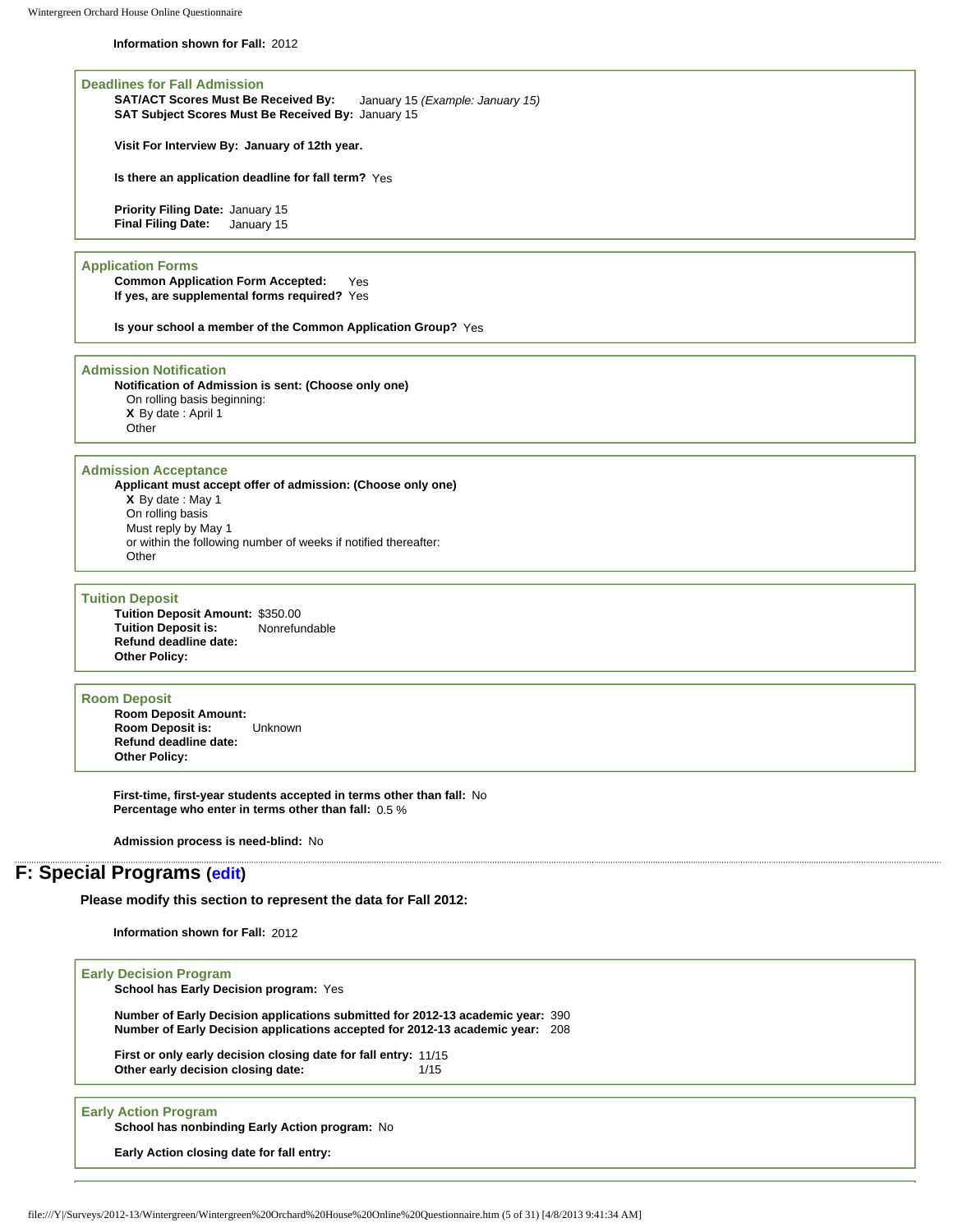**Early Admission Program School has Concurrent Enrollment/Early Admission Program for high school students:** Yes

## **G: Transfer Applicants ([edit](http://survey.wgoh.com/secure/sectionGView.htm))**

**Please modify this section to represent the data for Fall 2012:** 

**Information shown for Fall:** 2012

```
Transfer Applicants
     Transfer Applicants are Accepted: Yes 
     Number of Transfer Applicants Received for Fall 2012: 176 
     Number of Transfer Applicants Offered for Fall 2012: 33 
     Number of Transfer Applicants Enrolled for Fall 2012: 14 
     Indicate terms transfers may enroll: X Fall 
                                         Winter
                                         X Spring 
                                         Summer 
     An applicant must have a minimum number 
     of credits completed to apply as a transfer applicant? No 
     Minimum Number:
                        Units: (Example: semester hours)
Transfer Student Requirements/Recommendations
Indicate all items required of transfer students for admission:
1=Required of All, 2=Recommended of All, 3=Recommended of Some, 4=Required of Some, 5=Not Required/Recommended
     1 High school transcript
     1 College transcript(s)
     1 Essay or personal statement
     2 Interview
     2 Standardized test scores
     1 Statement of good standing from prior institution(s)
GPA Requirements
     Minimum High School GPA required of transfer applicants on 4.0 scale:
     Minimum College GPA required of transfer applicants on 4.0 scale: 3.0 
Transfer Application Priority Dates
               Fall: April 1 
     Winter:
               Spring: November 15 
     Summer:
Transfer Application Closing Dates
               Fall: April 1 
     Winter:
               Spring: November 15 
     Summer:
Transfer Notification Dates
Notification of admission of transfer applicants is sent
     Fall: May 15 
     Winter:
               Spring: December 1 
     Summer:
Transfer Acceptance Dates
Transfer students must accept offer of admission by
     Fall: June 1 
     Winter:
     Spring: December 15 
     Summer:
```
**Lowest course letter grade that may be transferred for credit:** C *(Example: C-)*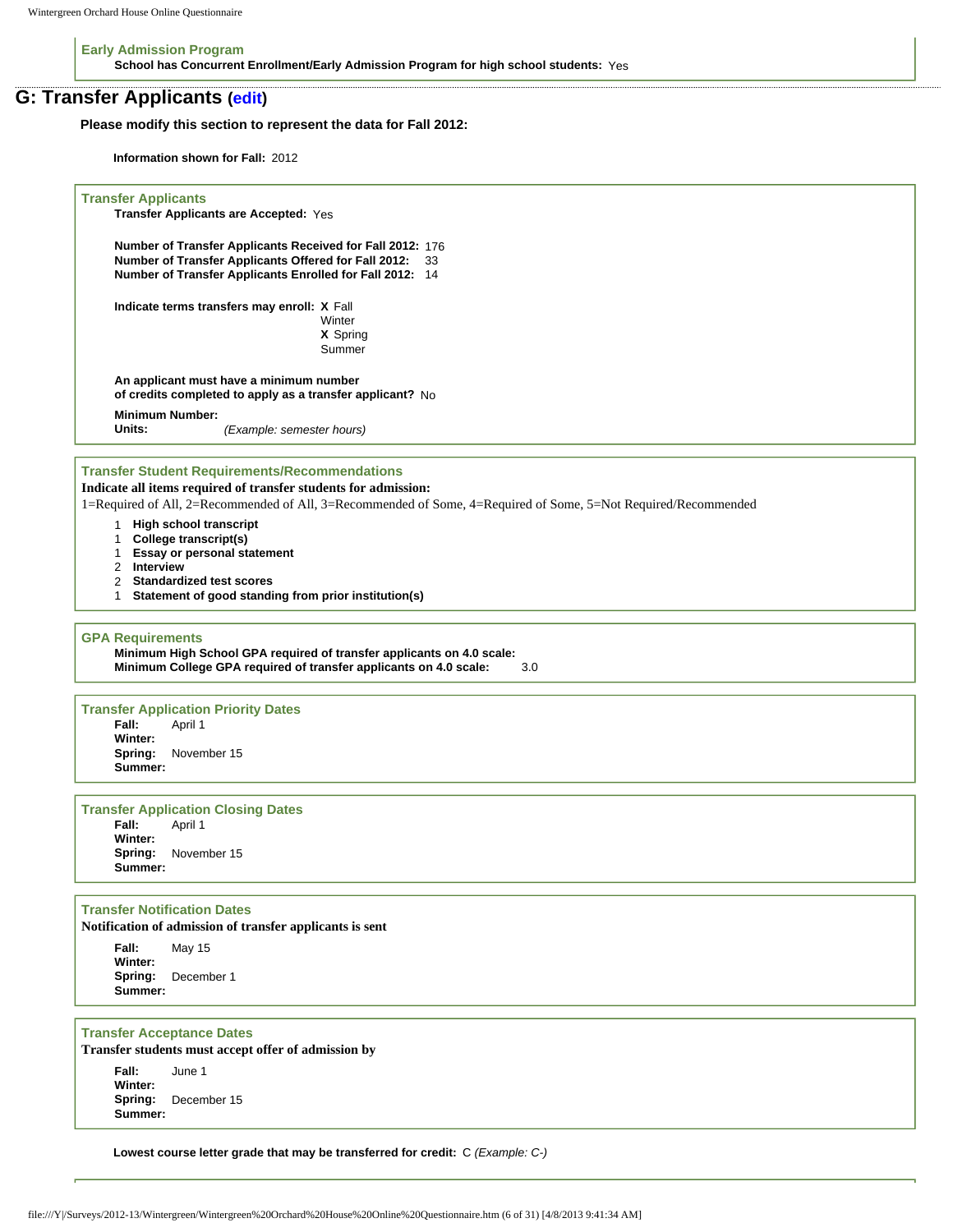#### **Maximum Credits Transferred**

**Maximum number of credits that may be transferred for credit:**

**From two-year:** 32 **unit:**semester hours *(Example: semester hours)* **From four-year:** 32 **unit:**semester hours *(Example: semester hours)*

**Comments:**

### **Minimum Credits Must Complete**

**Minimum number of credits transfers must complete at school:**

**For Associate: unit:***(Example: semester hours)*

**For Bachelor's:** 32

**unit:**semester hours *(Example: semester hours)*

**Comments:** At least four full-time semesters must be completed at the school to earn a bachelor's degree.

**Percent of all new students who were transfers into all class levels for Fall 2012:** 3 %

**Describe Other/Unique Transfer Policies** Transfer students must submit recommendation from previous college.

## **H: Placement Options ([edit\)](http://survey.wgoh.com/secure/sectionHView.htm)**

#### **CEEB Advanced Placement Test**

**Check options offered for CEEB Advanced Placement test:** Credit and/or placement

**Credit/placement offered for CEEB scores of:** 4 **or better** 

**Specify any restrictions of CEEB Advanced Placement options:**  scores of 3 may be considered.

#### **Other Programs And Options**

**Check option offered for CLEP general exams: Neither** 

**Check option offered for CLEP subject exams:** Neither

**Check option offered for Regents College Exams (RCE): Neither** 

**Check option offered for home school portfolio: Neither** 

**Check option offered for DANTES exams:** Neither

**Check option offered for school's own challenge exams:** Placement

**Check option offered for relevant military experience:** Neither

**Check option offered for relevant life experience:** Neither

**Check option offered for International Baccalaureate:** Credit and/or placement

**Describe programs other than the above and options available:** 

## **J: Freshman Enrollment [\(edit\)](http://survey.wgoh.com/secure/sectionJView.htm)**

**Please modify this section to represent the data for Fall 2012:** 

**Information shown for Fall:** 2012

**Freshman is defined as first-time, first-year, degree-seeking student. Include early decision, early action, and students who began studies during the summer. Do not include transfer applicants.**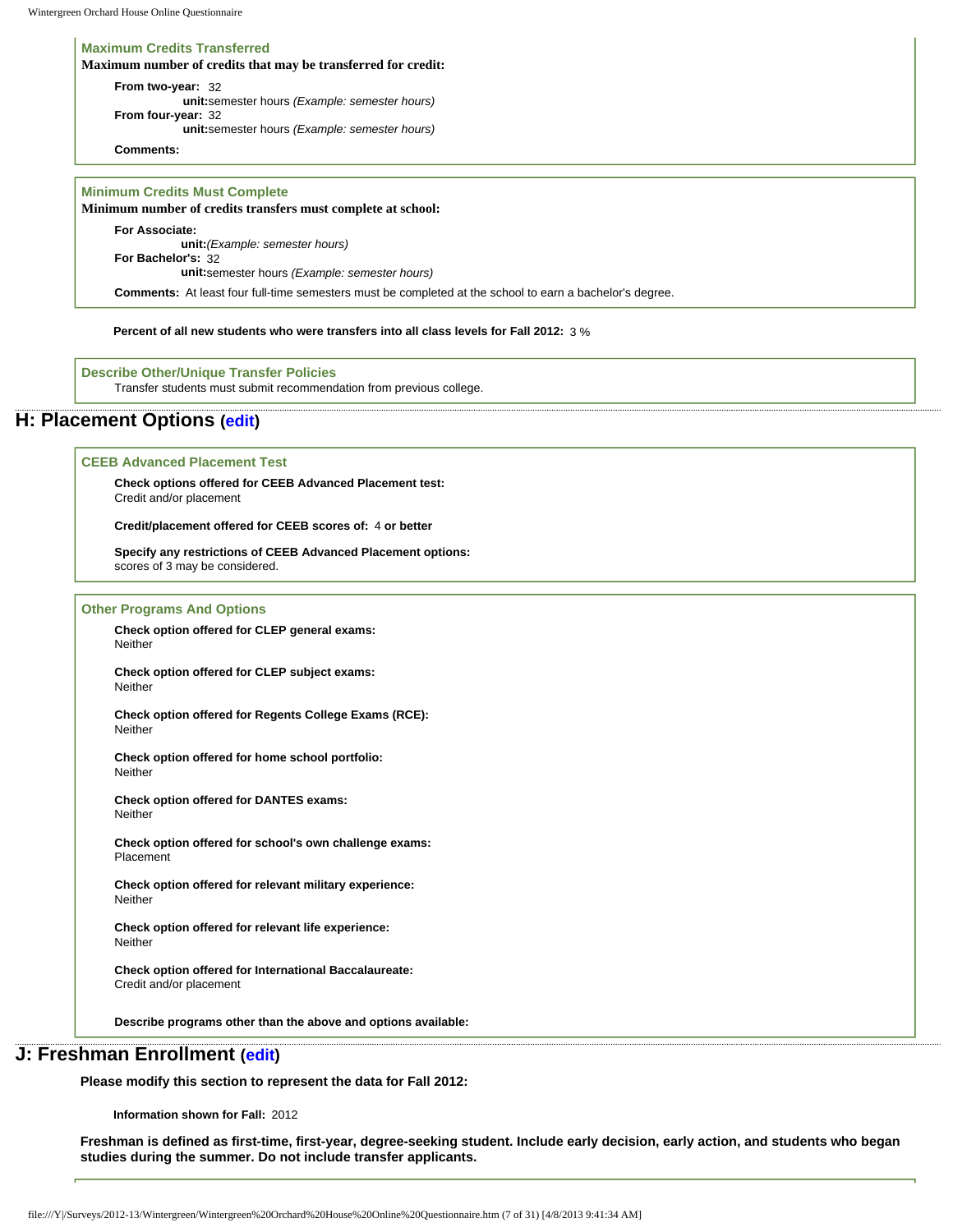**Freshmen Enrollment Number of completed freshman applications received for Fall 2012:** 3,947 **Number of freshman applicants offered admission for Fall 2012:** 1,421 **Number of freshman applicants offered who enrolled for Fall 2012:** 446

**Size of Freshman Class:**  (Include formerly deferred students, freshman transfers, continuing freshmen, as well as those counted in number of freshman applicants offered who enrolled above) 447

**Percentage of freshmen from public schools:** 53 %

**Number of secondary schools represented in the freshman class that began in Fall 2012:** 369

**Percentage of freshmen from out-of-state. Exclude nonresident aliens:** 85 %

#### **Waiting List**

**School has waiting list policy:** Yes

| If yes, answer the following questions for Fall 2012:  |     |
|--------------------------------------------------------|-----|
| Number of qualified applicants placed on waiting list: | 931 |
| Number accepting a place on waiting list:              | 328 |
| Number of waiting list students enrolled:              | 15  |

## **K: Secondary School Class Rank ([edit](http://survey.wgoh.com/secure/sectionKView.htm))**

**Please modify this section to represent the data for Fall 2012:** 

**Information shown for Fall:** 2012

**Freshman is defined as first-time, first-year degree-seeking student. Report information for those students from whom you collect secondary school class rank information.** 

#### **Class Ranks**

**High school class rank of enrolled freshmen who reported class rank for Fall 2012.**

**Top tenth:** 52 % **Top quarter:** 86 % **Top half:** 98 % **Bottom half:** 

**Bottom quarter:** 0 %

**Percentage of freshmen who submitted class rank:** 32 %

## **GPA**

**Average high school GPA of current freshman class who submitted high school GPA:** 3.9

**Percentage of freshmen who submitted GPA:** 83 %

**High school GPAs of enrolled freshmen who reported GPA for Fall 2012.**

```
Percent who had GPA of 3.75 or higher: 64 % 
Percent who had GPA between 3.50 and 3.74: 21 % 
Percent who had GPA between 3.25 and 3.49: 9 % 
Percent who had GPA between 3.00 and 3.24: 5 % 
Percent who had GPA between 2.50 and 2.99: 1 % 
Percent who had GPA between 2.00 and 2.49: 0 % 
Percent who had GPA between 1.00 and 1.99: 0 % 
Percent who had GPA below 1.00: 0 %
```
## **L: Test Scores ([edit](http://survey.wgoh.com/secure/sectionLView.htm))**

**Please modify this section to represent the data for Fall 2012:** 

**Information shown for Fall:** 2012

**Freshman is defined as first-time, first-year degree-seeking student. Include students who began studies during the summer, international/nonresident alien students, and students admitted under special arrangements. Do not include partial test scores (i. e., mathematics scores but not critical reading for a category of students) or combine other standardized test results such as TOEFL.** 

| <b>Test Percentages</b>       |                                                                                               |
|-------------------------------|-----------------------------------------------------------------------------------------------|
|                               | Percentage of freshman students enrolled in Fall 2012 who submitted standardized test scores. |
| <b>SAT Reasoning:</b><br>ACT: | 68 %<br>44 %                                                                                  |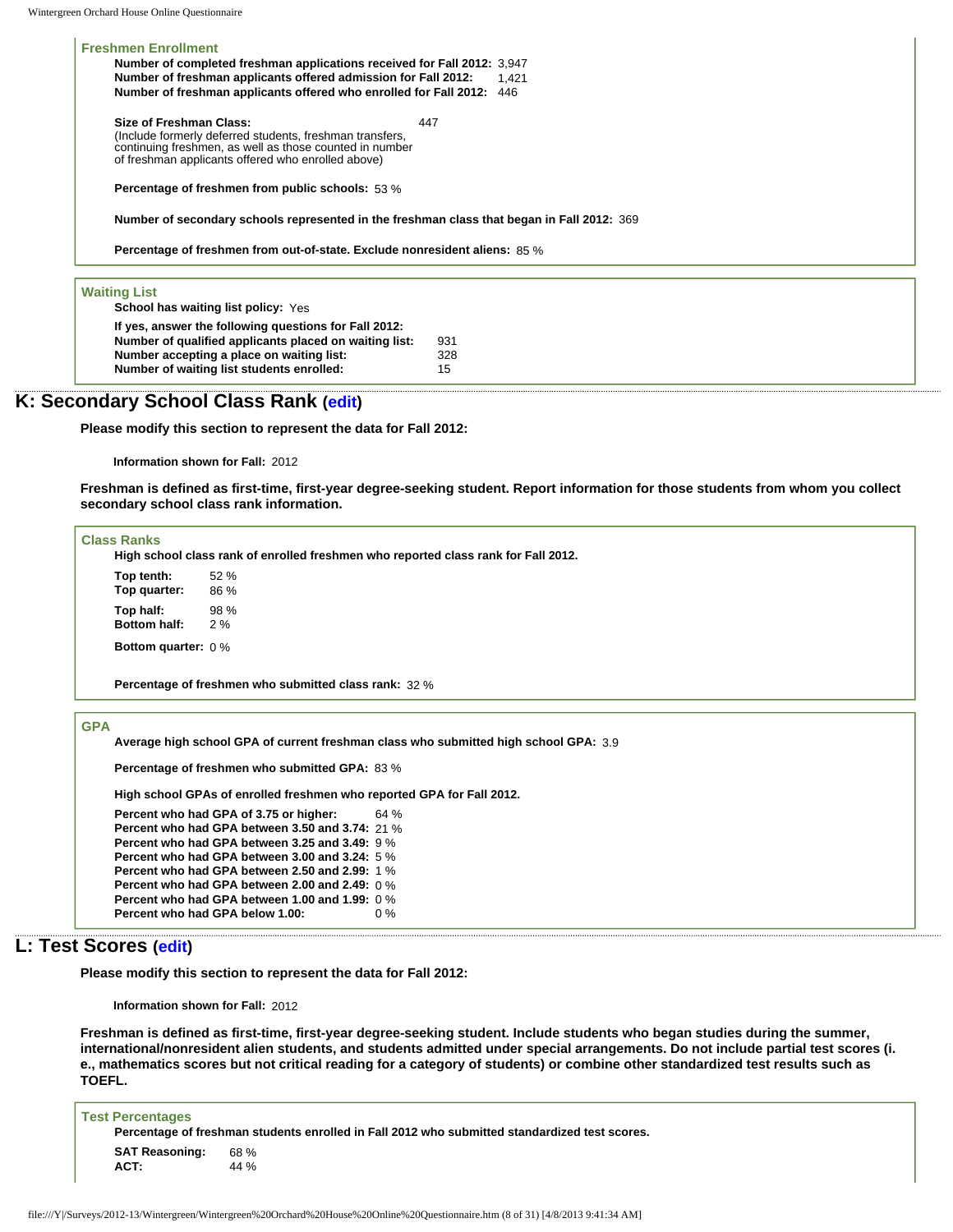#### **If percentages not available, which was taken by the majority of freshman students?** SAT Reasoning

| <b>Score Range</b>                                                                | Scores of freshman students enrolled in Fall 2012 who submitted SAT Reasoning scores.<br><b>Critical Reading</b>                     | Math                                                   | Writing                                           |                                                                                                                 |                                                                                                                           |
|-----------------------------------------------------------------------------------|--------------------------------------------------------------------------------------------------------------------------------------|--------------------------------------------------------|---------------------------------------------------|-----------------------------------------------------------------------------------------------------------------|---------------------------------------------------------------------------------------------------------------------------|
| 700-800                                                                           | 44 %                                                                                                                                 | 22 %                                                   | 41 %                                              |                                                                                                                 |                                                                                                                           |
| 600-699                                                                           | 42 %                                                                                                                                 | 62 %                                                   | 44 %                                              |                                                                                                                 |                                                                                                                           |
|                                                                                   |                                                                                                                                      |                                                        |                                                   |                                                                                                                 |                                                                                                                           |
| 500-599                                                                           | 13 %                                                                                                                                 | 15 %                                                   | 13 %                                              |                                                                                                                 |                                                                                                                           |
| 400-499                                                                           | 1%                                                                                                                                   | 1%                                                     | 2%                                                |                                                                                                                 |                                                                                                                           |
| 300-399                                                                           | $0\%$                                                                                                                                | $0\%$                                                  | 0%                                                |                                                                                                                 |                                                                                                                           |
| 200-299                                                                           | $0\%$                                                                                                                                | 0%                                                     | 0%                                                | <b>Check Total</b>                                                                                              |                                                                                                                           |
|                                                                                   |                                                                                                                                      |                                                        |                                                   |                                                                                                                 | Range of middle 50% (25th-75th percentile) scores of freshman students enrolled in Fall 2012 who submitted SAT Reasoning: |
| <b>Critical Reading:</b>                                                          | 630<br>$\blacksquare$                                                                                                                | 730                                                    |                                                   |                                                                                                                 |                                                                                                                           |
| Math:                                                                             | 610<br>$\blacksquare$                                                                                                                | 680                                                    |                                                   |                                                                                                                 |                                                                                                                           |
| Writing:                                                                          | 630<br>$\mathbf{r}$                                                                                                                  | 720                                                    |                                                   |                                                                                                                 |                                                                                                                           |
| Combined:                                                                         |                                                                                                                                      |                                                        |                                                   |                                                                                                                 |                                                                                                                           |
|                                                                                   | <b>Average SAT Reasoning:</b>                                                                                                        |                                                        |                                                   |                                                                                                                 |                                                                                                                           |
| Critical Reading: 679                                                             |                                                                                                                                      |                                                        |                                                   |                                                                                                                 |                                                                                                                           |
| Math:                                                                             | 650                                                                                                                                  |                                                        |                                                   |                                                                                                                 |                                                                                                                           |
| Writing:                                                                          | 672                                                                                                                                  |                                                        |                                                   |                                                                                                                 |                                                                                                                           |
|                                                                                   |                                                                                                                                      |                                                        |                                                   |                                                                                                                 |                                                                                                                           |
| Combined:                                                                         | <b>ACT Scores of Freshman Students</b>                                                                                               |                                                        |                                                   |                                                                                                                 |                                                                                                                           |
| <b>Score Range</b><br>30-36<br>24-29<br>18-23<br>$12 - 17$<br>$6 - 11$<br>Below 6 | Scores of freshman students enrolled in Fall 2012 who submitted ACT scores.<br>English<br>73 %<br>25 %<br>2%<br>$0\%$<br>$0\%$<br>0% | Math<br>35 %<br>61 %<br>4 %<br>$0\%$<br>$0\%$<br>$0\%$ | Composite<br>61 %<br>39 %<br>0%<br>0%<br>0%<br>0% |                                                                                                                 |                                                                                                                           |
|                                                                                   |                                                                                                                                      |                                                        |                                                   | <b>Check Total</b>                                                                                              |                                                                                                                           |
|                                                                                   |                                                                                                                                      |                                                        |                                                   | Range of middle 50% (25th-75th percentile) scores of freshman students enrolled in Fall 2012 who submitted ACT: |                                                                                                                           |
| English:                                                                          | 29<br>$\mathbf{r}$                                                                                                                   | 34                                                     |                                                   |                                                                                                                 |                                                                                                                           |
| Math:<br>Writing:                                                                 | 26<br>$\Box$                                                                                                                         | 31                                                     |                                                   |                                                                                                                 |                                                                                                                           |
| Composite:                                                                        | 28<br>$\mathbb{L}$                                                                                                                   | 32                                                     |                                                   |                                                                                                                 |                                                                                                                           |

## **M: Student Body Characteristics [\(edit\)](http://survey.wgoh.com/secure/sectionMView.htm)**

**Please modify this section to represent the data for Fall 2012:** 

**Information shown for Fall:** 2012

**Percentage of full-time undergraduates from out-of-state. Exclude nonresident aliens:** 85 %

**Foreign Schools Only**

v

**Percentage of full-time undergraduates from the U.S.:** % Percentage of full-time undergraduates from your country: **Percentage of full-time undergraduates from other countries:** %

#### **Average age of full-time, degree-seeking undergraduate students:** 20

| <b>Enrollment by Racial/Ethnic Category</b>                                                                         |                   |                |               |
|---------------------------------------------------------------------------------------------------------------------|-------------------|----------------|---------------|
| Please use numbers only, not percentages. Complete third column only if data for first two columns are unavailable. |                   |                |               |
| <b>Breakdowns</b>                                                                                                   | <b>First-vear</b> | Degree-Seeking | Undergraduate |
|                                                                                                                     |                   | Undergraduate  |               |
| <b>Nonresident aliens:</b>                                                                                          | 28                | 70             |               |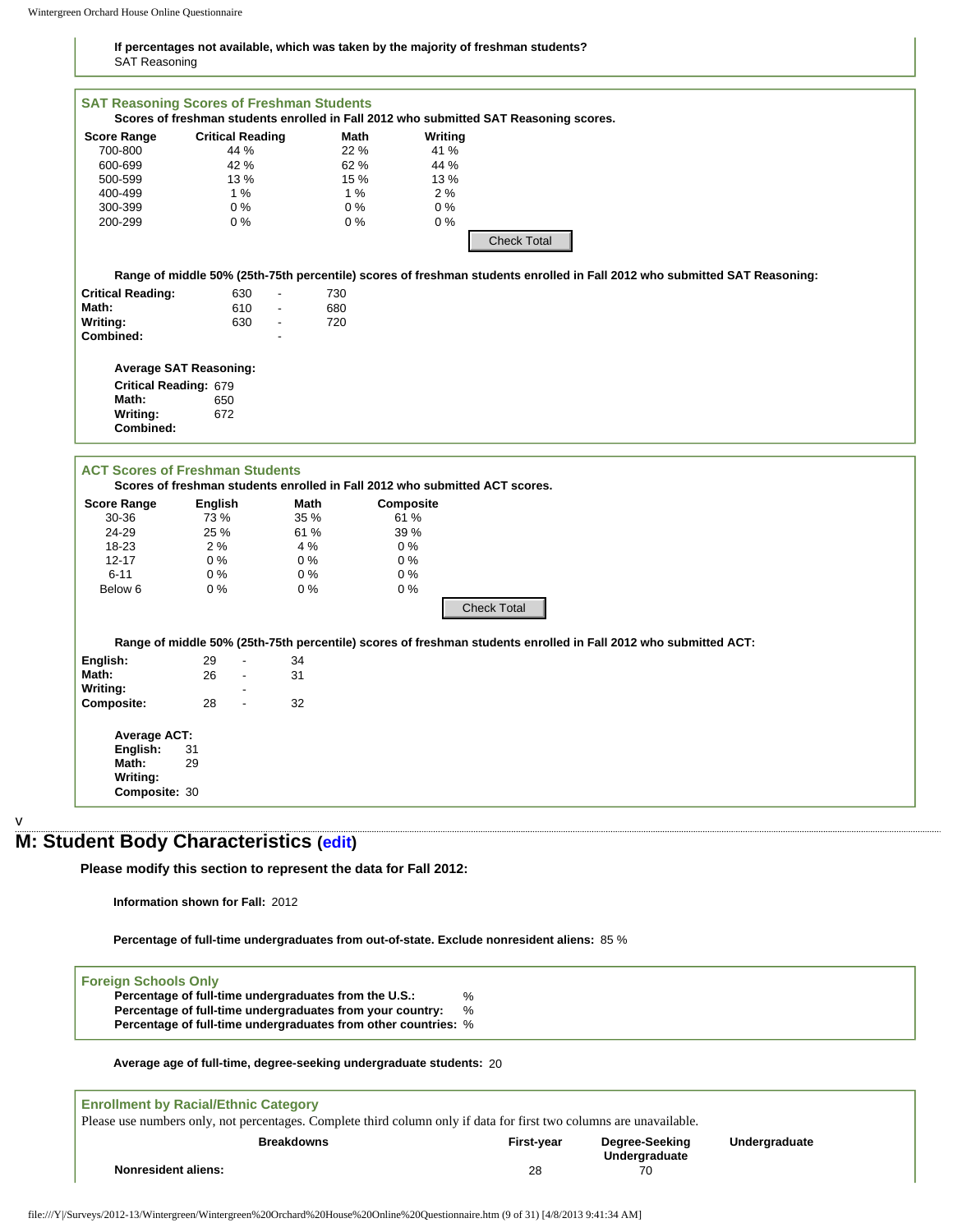Wintergreen Orchard House Online Questionnaire

| Hispanic/Latino:                                                | 29  | 88                 |  |
|-----------------------------------------------------------------|-----|--------------------|--|
| Black or African American, non-Hispanic/Latino:                 | 15  | 56                 |  |
| White, non-Hispanic/Latino:                                     | 324 | 1.270              |  |
| American Indian or Alaska Native, non-Hispanic/Latino:          | 6   | 17                 |  |
| Asian, non-Hispanic/Latino:                                     | 28  | 111                |  |
| Native Hawaiian or other Pacific Islander, non-Hispanic/Latino: |     |                    |  |
| Two or more races, non-Hispanic/Latino:                         |     |                    |  |
| Race and/or ethnicity unknown:                                  | 13  | 36                 |  |
| Total:                                                          | 446 | 1,657              |  |
|                                                                 |     | <b>Calc Totals</b> |  |

## **Class Size**

In the table below, please use the definition for Class Section to report information about the size of class sections offered.

## **N: Programs/Services for Learning Disabled Students ([edit](http://survey.wgoh.com/secure/sectionNView.htm))**

#### **Information shown for Fall:** 2012

**According to the National Joint Committee on Learning Disabilities, learning disabilities is a "general term that refers to a heterogenous group of disorders manifested by significant difficulties in the acquisition and use of listening, speaking, reading, writing, reasoning, or mathematical abilities." A learning disability is presumably due to central nervous system dysfunction, and is not primarily due to other handicapping conditions, environmental, or cultural influences. It is not a form of mental retardation, or an emotional disorder.** 

### **LD Program**

## **LD Program Limitations**

### **LD Program Applications**

**Figures should specifically reflect LD program applications, not general admissions applications from LD students.** 

**Number of completed self-identified LD applications received for the 2012-13 academic year:** 47 **Number of self-identified LD applicants offered admission for the 2012-13 academic year:** 24 **Number of self-identified LD applicants offered admission who enrolled for the 2012-13 academic year:** 9

**Total number of undergraduate students in LD program or receiving services for the 2012-13 academic year:** 117

| <b>Class Size</b>                       |                                                                                                                                                                                                                                                                                               |
|-----------------------------------------|-----------------------------------------------------------------------------------------------------------------------------------------------------------------------------------------------------------------------------------------------------------------------------------------------|
|                                         | In the table below, please use the definition for Class Section to report information about the size of class sectio                                                                                                                                                                          |
|                                         |                                                                                                                                                                                                                                                                                               |
| 2-9 Students:                           | 84                                                                                                                                                                                                                                                                                            |
| 10-19 Students:                         | 195                                                                                                                                                                                                                                                                                           |
| 20-29 Students:<br>30-39 Students:      | 98                                                                                                                                                                                                                                                                                            |
| 40-49 Students:                         | 23<br>4                                                                                                                                                                                                                                                                                       |
| 50-99 Students:                         | 6                                                                                                                                                                                                                                                                                             |
| 100+ Students:                          | 0                                                                                                                                                                                                                                                                                             |
| <b>Total Classes:</b>                   | 410                                                                                                                                                                                                                                                                                           |
|                                         | Total                                                                                                                                                                                                                                                                                         |
|                                         | : Programs/Services for Learning Disabled Students (edit)                                                                                                                                                                                                                                     |
|                                         | Please modify this section to represent the data for Fall 2012:                                                                                                                                                                                                                               |
| Information shown for Fall: 2012        |                                                                                                                                                                                                                                                                                               |
|                                         | According to the National Joint Committee on Learning Disabilities, learning disabilities is a "                                                                                                                                                                                              |
|                                         | heterogenous group of disorders manifested by significant difficulties in the acquisition and u<br>writing, reasoning, or mathematical abilities." A learning disability is presumably due to centra                                                                                          |
|                                         | is not primarily due to other handicapping conditions, environmental, or cultural influences. It                                                                                                                                                                                              |
| or an emotional disorder.               |                                                                                                                                                                                                                                                                                               |
| <b>LD Program</b>                       |                                                                                                                                                                                                                                                                                               |
|                                         | According to the above definition, institution accepts learning disabled (LD) students: Yes                                                                                                                                                                                                   |
|                                         | Check one: Support services but no program                                                                                                                                                                                                                                                    |
| If specific program, list program name: |                                                                                                                                                                                                                                                                                               |
|                                         | (Example: Learning Disabled Student Center)                                                                                                                                                                                                                                                   |
| <b>LD Program Limitations</b>           |                                                                                                                                                                                                                                                                                               |
|                                         | LD program limited to specific number: No                                                                                                                                                                                                                                                     |
|                                         | If yes, specify number:                                                                                                                                                                                                                                                                       |
|                                         |                                                                                                                                                                                                                                                                                               |
|                                         | LD program limited to specific percentage: No<br>If yes, specify percent:%                                                                                                                                                                                                                    |
|                                         |                                                                                                                                                                                                                                                                                               |
| <b>LD Program Applications</b>          | Figures should specifically reflect LD program applications, not general admissions application                                                                                                                                                                                               |
|                                         |                                                                                                                                                                                                                                                                                               |
|                                         | Number of completed self-identified LD applications received for the 2012-13 academic year:<br>Number of self-identified LD applicants offered admission for the 2012-13 academic year:<br>Number of self-identified LD applicants offered admission who enrolled for the 2012-13 academic ye |
|                                         |                                                                                                                                                                                                                                                                                               |
|                                         | Total number of undergraduate students in LD program or receiving services for the 2012-13 acader                                                                                                                                                                                             |
|                                         |                                                                                                                                                                                                                                                                                               |
| <b>LD Program Requirements</b>          |                                                                                                                                                                                                                                                                                               |
| Requirements same for LD students: Yes  |                                                                                                                                                                                                                                                                                               |
| -OR-                                    |                                                                                                                                                                                                                                                                                               |
| Check all that apply:                   |                                                                                                                                                                                                                                                                                               |
| Critical Reading:                       |                                                                                                                                                                                                                                                                                               |
| Math:                                   |                                                                                                                                                                                                                                                                                               |
| Combined:                               |                                                                                                                                                                                                                                                                                               |
| ACT                                     |                                                                                                                                                                                                                                                                                               |
| English:                                |                                                                                                                                                                                                                                                                                               |
| Math:                                   |                                                                                                                                                                                                                                                                                               |
| Composite:                              |                                                                                                                                                                                                                                                                                               |
| X Diagnostic tests                      |                                                                                                                                                                                                                                                                                               |
| Required                                |                                                                                                                                                                                                                                                                                               |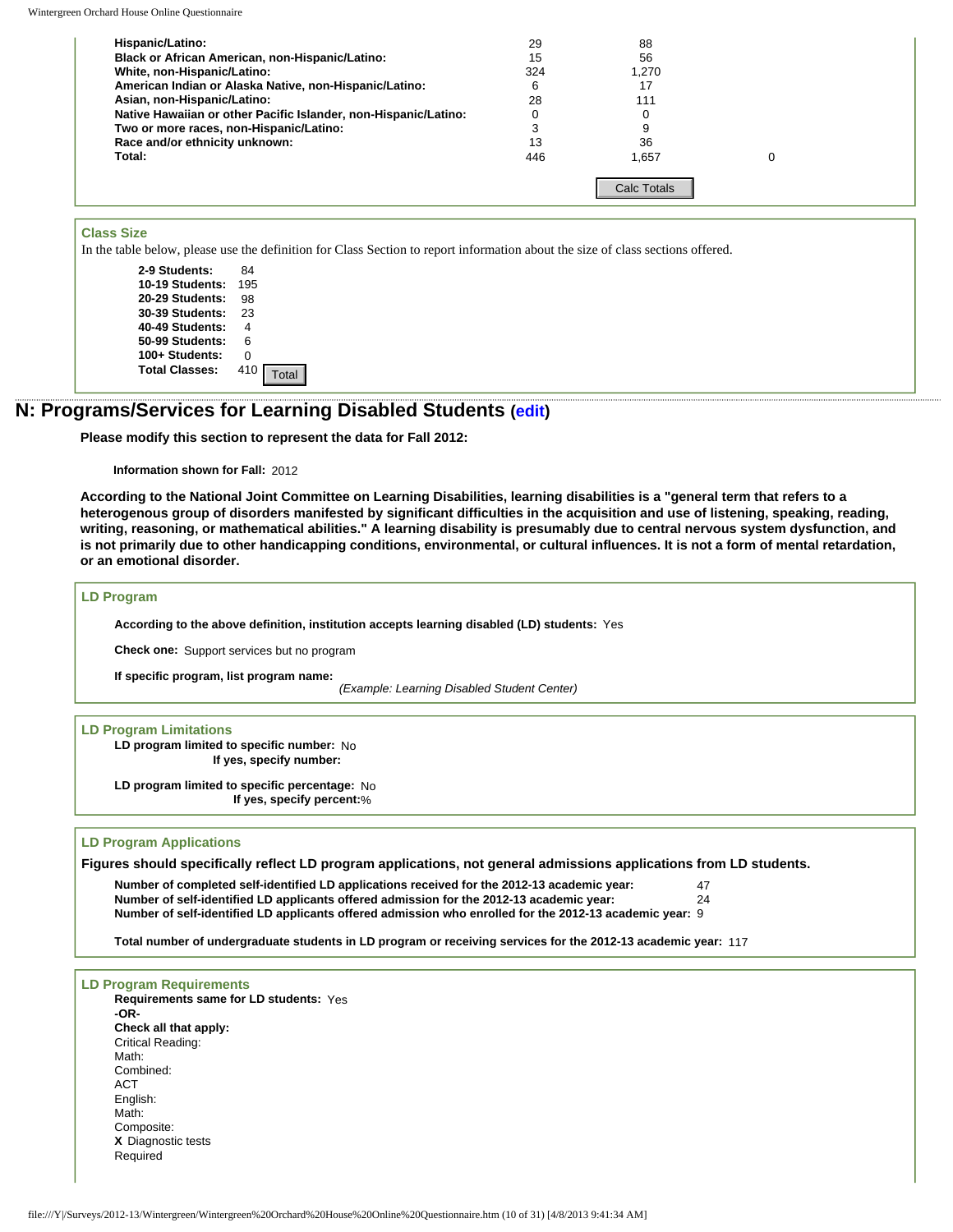Child Study Team report required if student is classified **Other** 

**Personal interview:** Recommended

**Essay required:** Yes<br>If yes, may it be typed? Yes **If yes, may it be typed?** 

**Untimed standardized tests accepted:** Yes **GED certification accepted:** No

**Minimum class rank accepted: Minimum letter grade average accepted:**

**Specify any admissions requirements for LD students that may be waived on individual basis:** 

### **LD Student Services**

**Check services available to all LD students** Remedial math Remedial English Remedial reading Other special classes Diagnostic testing **X** Note taking Oral tests **X** Readers **X** Tutors **X** Other testing accommodations **X** Reading machines **X** Tape recorders Videotaped classes Untimed tests Special bookstore Learning center **X** Extended time for tests **X** Early syllabus **X** Exam on tape or computer Substitution of courses Take home exam **X** Texts on tape **X** Typist/Scribe **X** Priority registration **X** Priority seating Waiver of foreign language degree requirement Proofreading services Waiver of math degree requirement **X** Other assistive technology, Alphasmarts, equipment loan, computer-based testing, reduced distraction testing. **Learning disabled students are tutored:** Individually and in small groups **Credit toward degree is given for remedial courses:** No

**Term that best describes LD program/services:** Partial

**Lighter course load for LD students:** No

**Additional time to complete degree:** No

**Are there any additional costs for LD program/services?** No

**Extra cost:**0 **per:**

### **Staff Persons**

**Number of staff persons available to work with LD students: Full-time:** 1 **Part-time:**

#### **Key Staff Person**

**Name:** Erin Farrell Salva **Title:** Coordinator of Disability Services

#### **LD Program Contact**

**Name:** Erin Farrell Salva

**Title:** Coordinator of Disability Services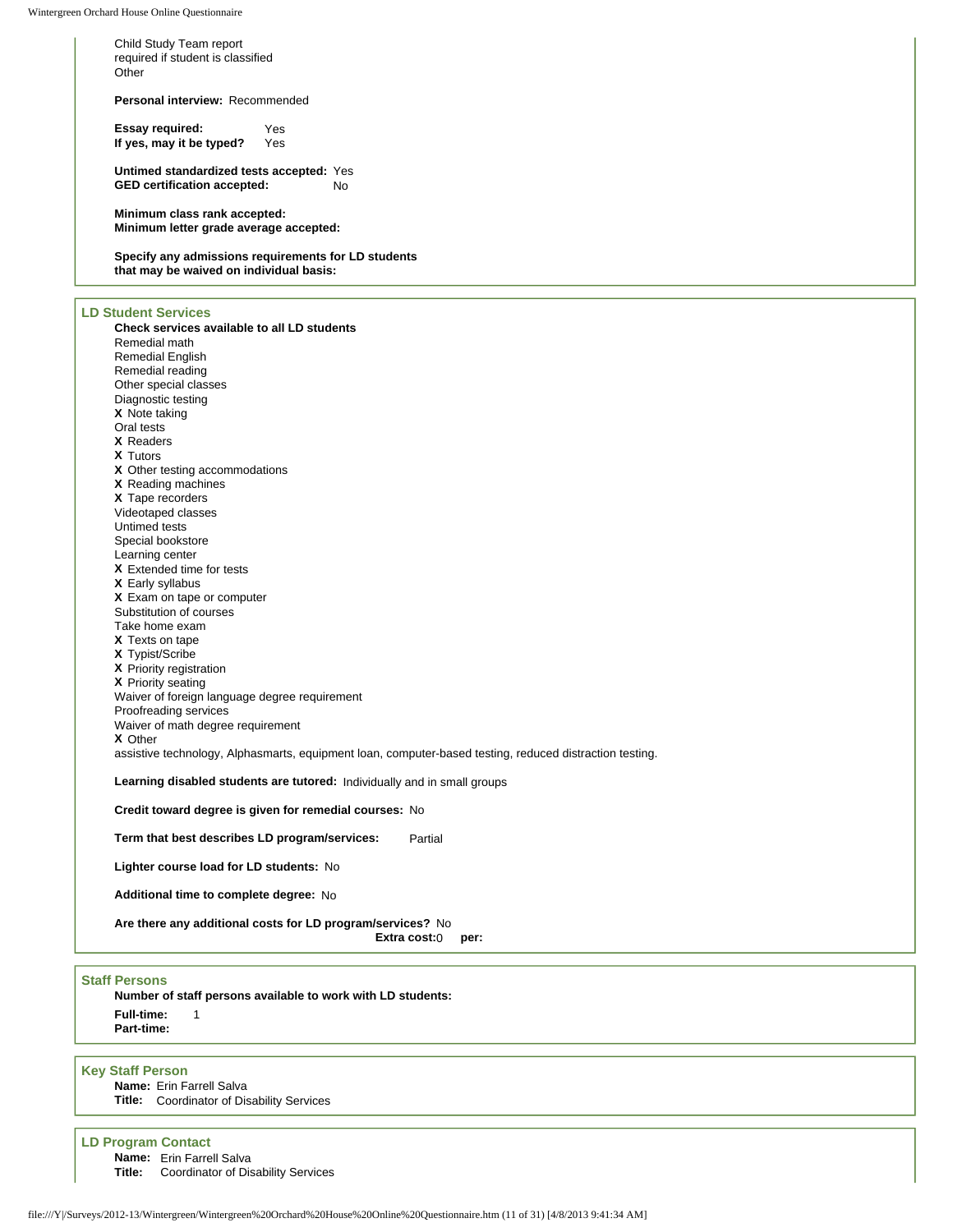**Phone:** 740 427-5453

**E-mail:** salvae@kenyon.edu

## **Comments**

**Please comment on any areas not covered above that would describe your** 

**LD program or its requirements:** 

LD students are not required to self-identify during the admissions process.

| <b>Additional LD Program Information</b><br>Are LD program services available to students who have Yes<br>not self-identified during the application process?                                                                                                                                                                       |  |  |  |  |  |  |  |
|-------------------------------------------------------------------------------------------------------------------------------------------------------------------------------------------------------------------------------------------------------------------------------------------------------------------------------------|--|--|--|--|--|--|--|
| Application closing deadline for LD program: January 15 (Example: January 15)                                                                                                                                                                                                                                                       |  |  |  |  |  |  |  |
| Do students complete a separate application for admissions? No                                                                                                                                                                                                                                                                      |  |  |  |  |  |  |  |
| Are students simultaneously accepted to the institution and the LD program? Yes                                                                                                                                                                                                                                                     |  |  |  |  |  |  |  |
| Does a member of the LD program sit on the admissions committee? No                                                                                                                                                                                                                                                                 |  |  |  |  |  |  |  |
| Are high school math waivers accepted? No                                                                                                                                                                                                                                                                                           |  |  |  |  |  |  |  |
| Are high school foreign language waivers accepted? No                                                                                                                                                                                                                                                                               |  |  |  |  |  |  |  |
| Is documentation of a neuropsychological or comprehensive<br>psycho-educational evaluation required for admission to the program?: Yes                                                                                                                                                                                              |  |  |  |  |  |  |  |
| Select all required tests:<br>X Nelson-Denny Reading Test<br>X SATA (Scholastic Abilities Test for Adults)<br>X Wechsler Adult Intelligence Scale, 4th edition<br>X WISC-IV (Wechsler Intelligence Scale for Children, 4th edition)<br>X Woodcock-Johnson Psycho-educational testing and/or Achievement Tests<br><b>Other Tests</b> |  |  |  |  |  |  |  |
| Testing documentation must be dated within how many months of application? 60                                                                                                                                                                                                                                                       |  |  |  |  |  |  |  |
| LD Services Available For:<br>X Freshmen<br>X Sophomores<br><b>X</b> Juniors<br><b>X</b> Seniors                                                                                                                                                                                                                                    |  |  |  |  |  |  |  |
| Counseling services that are offered to LD Students:<br>X Academic<br>times per academic year<br><b>X</b> Psychological<br>times per academic year<br>X Student Support Groups<br>times per academic year<br><b>X</b> Vocational<br>times per academic year                                                                         |  |  |  |  |  |  |  |
| Is there an advisor/advocate from the LD program available to student? Yes<br>If yes, how often does the advisor/advocate meet with faculty?<br>times per month<br>If yes, how often does the advisor/advocate meet with student?<br>times per month                                                                                |  |  |  |  |  |  |  |
| Is individual tutoring available? Yes<br>If yes, how often?<br>Weekly                                                                                                                                                                                                                                                               |  |  |  |  |  |  |  |
| What is the average size of tutoring groups? 4                                                                                                                                                                                                                                                                                      |  |  |  |  |  |  |  |
| <b>Check Tutorial Options:</b>                                                                                                                                                                                                                                                                                                      |  |  |  |  |  |  |  |
| Individual<br>Group                                                                                                                                                                                                                                                                                                                 |  |  |  |  |  |  |  |
| Time Management<br>X<br><b>Organizational Skills</b><br>x                                                                                                                                                                                                                                                                           |  |  |  |  |  |  |  |
| X<br><b>Strategies</b>                                                                                                                                                                                                                                                                                                              |  |  |  |  |  |  |  |
| Content Area                                                                                                                                                                                                                                                                                                                        |  |  |  |  |  |  |  |
| <b>Writing Labs</b><br>X<br>X<br>Math Labs                                                                                                                                                                                                                                                                                          |  |  |  |  |  |  |  |
| χ<br><b>Study Skills</b>                                                                                                                                                                                                                                                                                                            |  |  |  |  |  |  |  |
| Total number of graduate students available to work with LD students: 0<br>Total number of peer tutors available to work with LD students:                                                                                                                                                                                          |  |  |  |  |  |  |  |
| Are single rooms available to students with specific disabilities? Yes<br>If yes, is a medical note required?<br>Yes                                                                                                                                                                                                                |  |  |  |  |  |  |  |
|                                                                                                                                                                                                                                                                                                                                     |  |  |  |  |  |  |  |
| <b>LD Program Mailing Address</b><br>Address: Kenyon College - Office of Disability Services<br>City:<br>Gambier<br>State:<br>OH<br>Zip:<br>43022                                                                                                                                                                                   |  |  |  |  |  |  |  |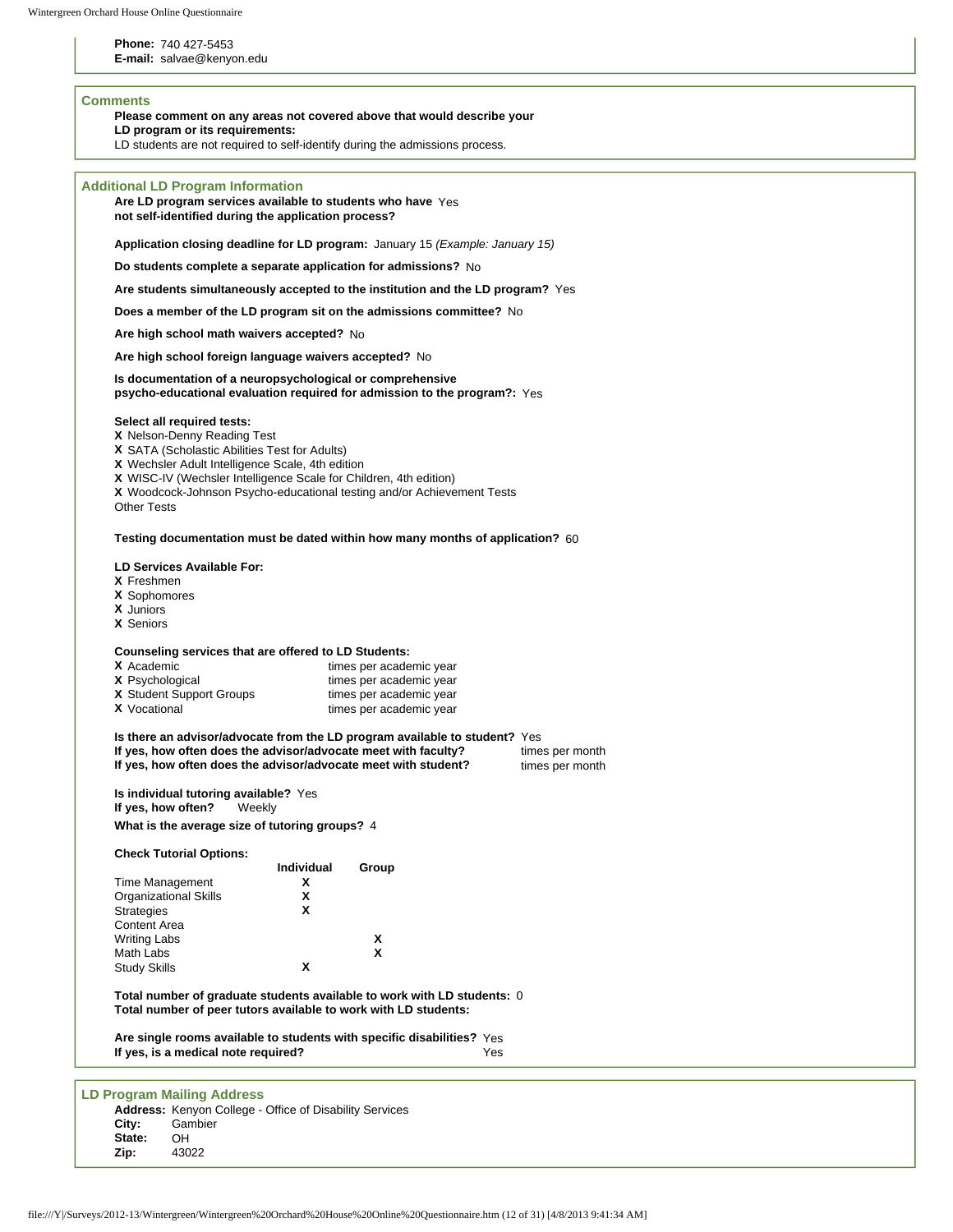**URL for LD Program Unit:** http://www.kenyon.edu/x24732.xml

## **O: International Applicant Information ([edit](http://survey.wgoh.com/secure/sectionOView.htm))**

## **Please modify this section to represent the data for Fall 2012:**

**Information shown for Fall:** 2012

| <b>Test Requirements for International Applicants</b><br>is acceptable for each.                                                                                                                                                                                                                                                                                                                                         | Indicate test requirements for undergraduate international applicants whose native language is not English, and specify the minimum score that<br>Q=Required, M=Required Of Some, C=Recommended, S=Considered If Submitted, N=Not Used |  |  |  |  |  |
|--------------------------------------------------------------------------------------------------------------------------------------------------------------------------------------------------------------------------------------------------------------------------------------------------------------------------------------------------------------------------------------------------------------------------|----------------------------------------------------------------------------------------------------------------------------------------------------------------------------------------------------------------------------------------|--|--|--|--|--|
|                                                                                                                                                                                                                                                                                                                                                                                                                          |                                                                                                                                                                                                                                        |  |  |  |  |  |
| <b>TOEFL only</b><br>Michigan only<br><b>TOEFL or Michigan</b>                                                                                                                                                                                                                                                                                                                                                           | Q                                                                                                                                                                                                                                      |  |  |  |  |  |
| Preference:                                                                                                                                                                                                                                                                                                                                                                                                              | <b>TOEFL</b>                                                                                                                                                                                                                           |  |  |  |  |  |
| <b>Minimum TOEFL score:</b>                                                                                                                                                                                                                                                                                                                                                                                              |                                                                                                                                                                                                                                        |  |  |  |  |  |
|                                                                                                                                                                                                                                                                                                                                                                                                                          | Paper:<br>Internet:100                                                                                                                                                                                                                 |  |  |  |  |  |
| <b>Minimum Michigan Test score:</b>                                                                                                                                                                                                                                                                                                                                                                                      |                                                                                                                                                                                                                                        |  |  |  |  |  |
| <b>SAT Reasoning or ACT</b><br><b>SAT Subject</b>                                                                                                                                                                                                                                                                                                                                                                        | Q                                                                                                                                                                                                                                      |  |  |  |  |  |
| <b>Preference:</b>                                                                                                                                                                                                                                                                                                                                                                                                       | No Preference                                                                                                                                                                                                                          |  |  |  |  |  |
| <b>Minimum SAT Reasoning:</b><br><b>Critical Reading:600</b><br>Combined:                                                                                                                                                                                                                                                                                                                                                | <b>Math:600</b><br>Writing:                                                                                                                                                                                                            |  |  |  |  |  |
| <b>Minimum ACT:</b>                                                                                                                                                                                                                                                                                                                                                                                                      |                                                                                                                                                                                                                                        |  |  |  |  |  |
| English:                                                                                                                                                                                                                                                                                                                                                                                                                 |                                                                                                                                                                                                                                        |  |  |  |  |  |
|                                                                                                                                                                                                                                                                                                                                                                                                                          | Math:                                                                                                                                                                                                                                  |  |  |  |  |  |
| Composite:28                                                                                                                                                                                                                                                                                                                                                                                                             | Writing:                                                                                                                                                                                                                               |  |  |  |  |  |
| <b>Minimum SAT Subject:</b>                                                                                                                                                                                                                                                                                                                                                                                              |                                                                                                                                                                                                                                        |  |  |  |  |  |
|                                                                                                                                                                                                                                                                                                                                                                                                                          |                                                                                                                                                                                                                                        |  |  |  |  |  |
|                                                                                                                                                                                                                                                                                                                                                                                                                          | If SAT Reasoning/ACT/SAT Subject required, check correct statement:<br>SAT Reasoning/ACT/SAT Subject may replace TOEFL/Michigan Test                                                                                                   |  |  |  |  |  |
| <b>Aid Available for International Applicants</b><br>Does school offer college-administered need-based or non-need-based aid<br>to degree-seeking international nonresident aliens?<br>Yes<br>If yes, number of degree-seeking nonresident aliens who received<br>need-based or non-need-based aid in 2012-13 academic year:<br>58<br>Total amount from all sources to degree-seeking nonresident aliens: \$2,304,772.00 |                                                                                                                                                                                                                                        |  |  |  |  |  |
| <b>Required Forms for International Applicants</b><br>Check all financial aid forms degree-seeking, nonresident alien, first-year financial aid<br>applicants must submit and indicate the appropriate deadline for each form:<br>Institution's own financial aid form<br><b>Priority Date:</b><br>Closing Date: January 15<br>rolling basis                                                                             |                                                                                                                                                                                                                                        |  |  |  |  |  |
| <b>CSS/Financial Aid PROFILE</b><br><b>Priority Date:</b><br>Closing Date:<br>rolling basis                                                                                                                                                                                                                                                                                                                              |                                                                                                                                                                                                                                        |  |  |  |  |  |
| X Foreign Student's Financial Aid Application<br><b>Priority Date:</b><br>Closing Date: February 15<br>rolling basis                                                                                                                                                                                                                                                                                                     |                                                                                                                                                                                                                                        |  |  |  |  |  |
| X Foreign Student's Certification of Finances<br><b>Priority Date:</b><br>Closing Date: February 15                                                                                                                                                                                                                                                                                                                      |                                                                                                                                                                                                                                        |  |  |  |  |  |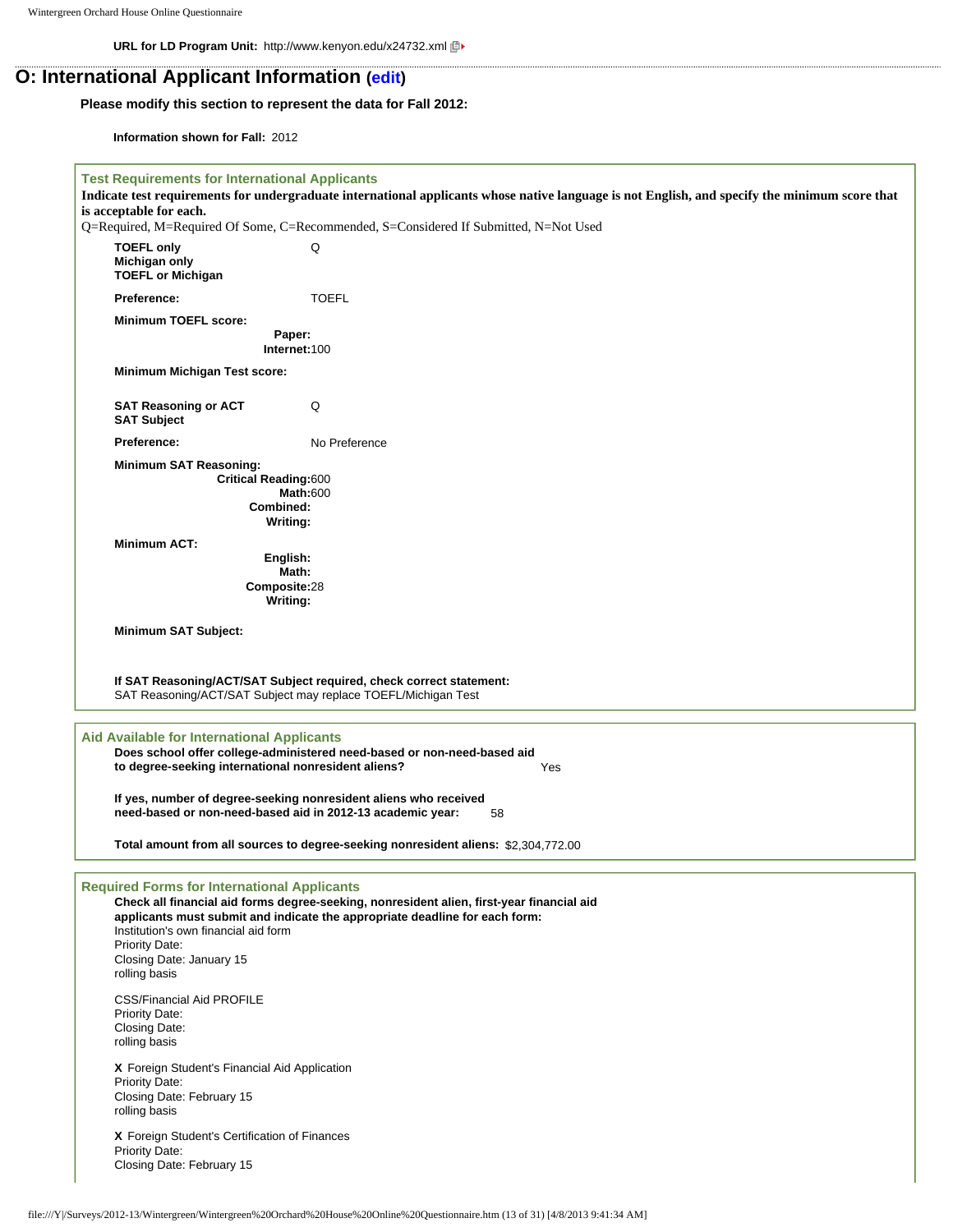rolling basis

**X** Other Please Specify: proof of VISA status, PROFILE (Canada or Mexico) Priority Date: Closing Date: February 15 rolling basis

## **Application Requirements for International Applicants Advanced deposit required (in addition to tuition/room deposits required of all students):** Yes **Preapplication form required:** No

**Separate application form required:** No

#### **Application Closing Dates for International Applicants Fall:** January 15 **Winter: Spring: Summer:**

#### **Foreign Countries Represented**

**Number of foreign countries represented by degree-seeking undergraduate nonresident aliens for Fall 2012:** 41

**List up to six foreign countries most often represented:**

**1)** China

**2)** New Zealand

**3)** Bulgaria

**4)** Germany

- **5)** Hong Kong
- **6)** Sweden

### **Special Services for International Applicants**

**Check special services offered for international applicants:** English lab

**X** Special counselors/advisors **X** Host family program International student center ESL program/classes **X** Special orientation **Other** 

## **International Admissions Contact**

**Name:** Marne Ausec **Title:** Director of International Education **Phone:** 740 427-5637 **E-mail:** ausecm@kenyon.edu

## **P: Tuition and Expenses [\(edit\)](http://survey.wgoh.com/secure/sectionPView.htm)**

**Please modify this section to represent the data for 2013-14 academic year:** 

**When will current tuition figures be available?** 2/5/2013

**Information shown for academic year beginning Fall:** 2013

## **2013-14 undergraduate tuition, per academic year**

### **Tuition In-state tuition:** \$43,900.00 **Out-of-state tuition:** \$43,900.00

#### **Check any**

Comprehensive tuition/room/board/fees In-state tuition based on per credit hour, hrs/yr Out-of-state tuition based on per credit hour, hrs/yr No tuition for state residents School has no tuition Other tuition

#### **Additional Expenses**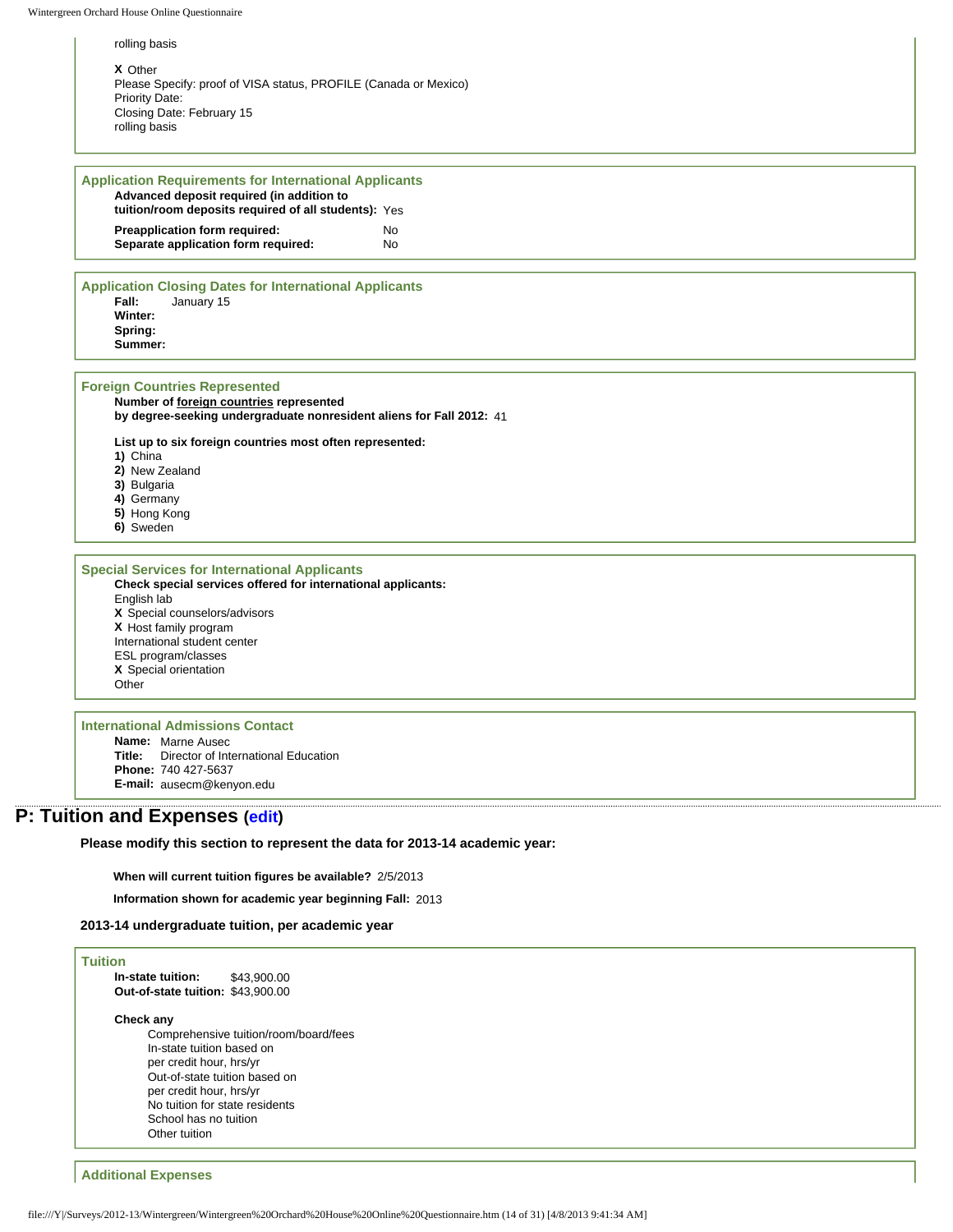| <b>Additional required fees:</b>                                                                                                                   | \$1.740.00 |
|----------------------------------------------------------------------------------------------------------------------------------------------------|------------|
| <b>Estimate for books and supplies:</b>                                                                                                            | \$1.900.00 |
| <b>Estimate for other academic expenses: \$1,250.00</b><br>Nature of expenses (ie. personal, transportation)<br>Transportation, personal expenses. |            |
|                                                                                                                                                    |            |

### **On-campus Housing, per Academic Year**

| \$4,870.00  |  |
|-------------|--|
| \$6,300,00  |  |
| \$11.170.00 |  |
|             |  |

### **Tuition/Expense Comments**

**Tuition is estimated:** No

**Check any** Tuition includes fees Tuition figures are Canadian No meal plan offered Room and board figures are estimates Tuition and fees vary by year of study **Other** 

## **Q: Financial Aid ([edit](http://survey.wgoh.com/secure/sectionQView.htm))**

**Please modify this section to represent the data for 2012-13 academic year:** 

**When will current financial aid figures be available?** 10/15/2013

**Information shown for academic year beginning Fall:** 2012

**Financial aid available to mainland U.S. undergraduates:** Yes

**Which needs-analysis methodology does your institution use in awarding institutional aid:** Both FM and IM

### **Required Forms**

**Check all financial aid forms domestic first-year financial aid applicants must submit and indicate the appropriate deadline for each form for the 2013-14 academic year: X** FAFSA Priority Date: *(Example: January 15)* Closing Date: February 15 rolling Institution's own financial aid form Priority Date: *(Example: January 15)* Closing Date: rolling **X** CSS/Financial Aid PROFILE Priority Date: *(Example: January 15)* Closing Date: February 15 rolling State aid form Priority Date: *(Example: January 15)* Closing Date: rolling **X** Noncustodial (Divorced/Separated) Parent's Statement Priority Date: *(Example: January 15)* Closing Date: February 15 rolling Business/Farm Supplement Priority Date: *(Example: January 15)* Closing Date: rolling **X** Other Please Specify: tax forms Priority Date: *(Example: January 15)* Closing Date: February 15 rolling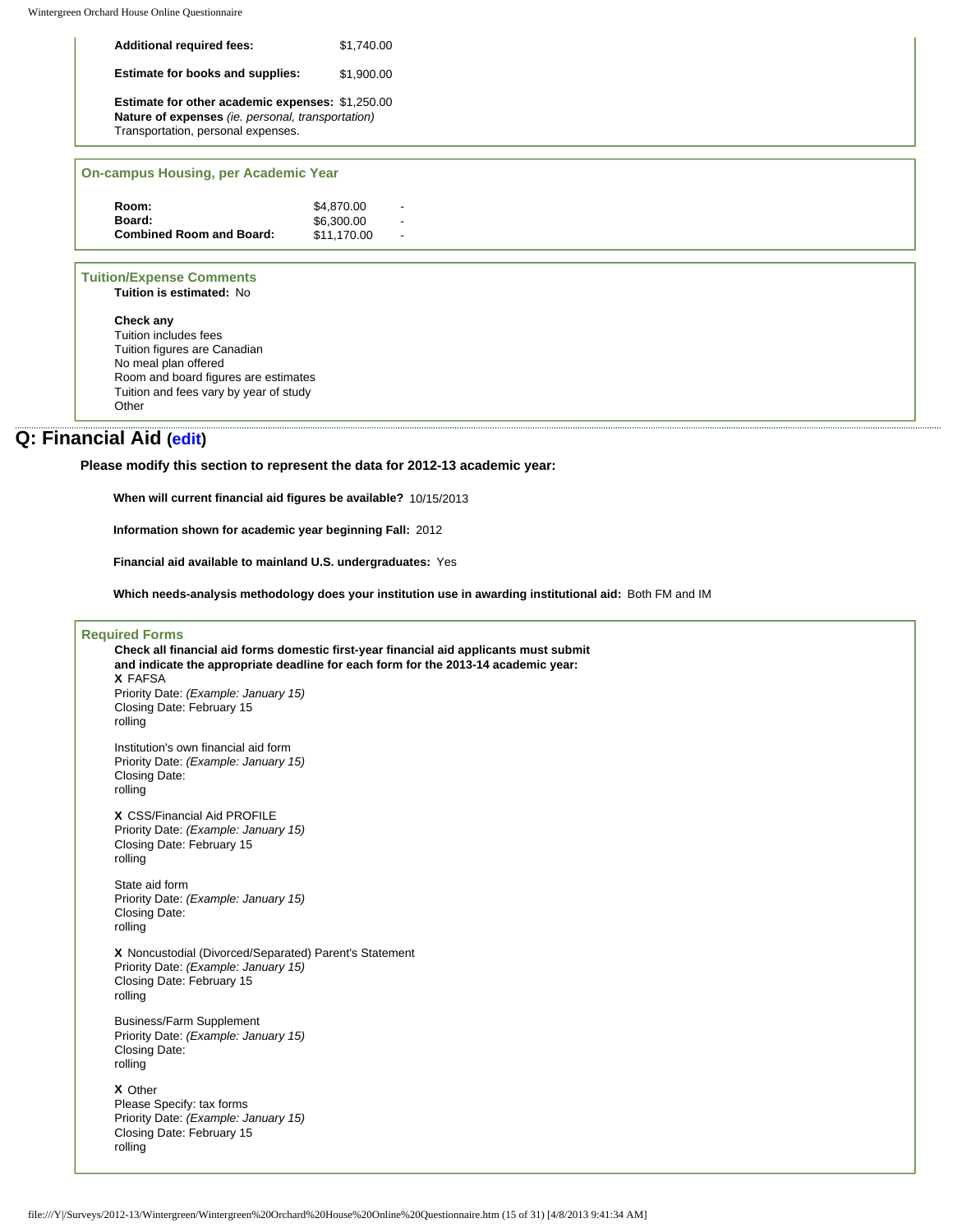### **Financial Aid Notification**

## (Choose only one)

**Notification of awards is on rolling basis<br>Notification begins** April 1

**X** Notification begins

### **Financial Aid**

**Modify data for students receiving aid for the academic year beginning Fall 2012. Note: Students may be counted in more than one row, and full-time first-year students should also be counted as full-time undergraduates.** 

|    |                                                                                                                                                                                                                                                                                                   | <b>First-time</b><br>full-time<br>freshmen | <b>Full-time</b><br>undergrad | Part-time<br>undergrad |
|----|---------------------------------------------------------------------------------------------------------------------------------------------------------------------------------------------------------------------------------------------------------------------------------------------------|--------------------------------------------|-------------------------------|------------------------|
|    | a) Number of degree-seeking undergraduate<br>students.                                                                                                                                                                                                                                            | 445                                        | 1,817                         | 0                      |
|    | b) Number of students in line a) who applied for<br>need-based financial aid.                                                                                                                                                                                                                     | 257                                        | 870                           | 0                      |
|    | c) Number of students in line b) who were<br>determined to have financial need.                                                                                                                                                                                                                   | 190                                        | 720                           | 0                      |
|    | d) Number of students in line c) who were<br>awarded financial aid                                                                                                                                                                                                                                | 189                                        | 712                           | 0                      |
|    | e) Number of students in line d) who were<br>awarded any need-based scholarship or<br>grant aid.                                                                                                                                                                                                  | 185                                        | 698                           | 0                      |
|    | f) Number of students in line d) who were<br>awarded any need-based self-help aid.                                                                                                                                                                                                                | 106                                        | 527                           | 0                      |
| g) | Number of students in line d) who were<br>awarded any non-need-based scholarship or<br>grant aid.                                                                                                                                                                                                 | 36                                         | 120                           | 0                      |
|    | h) Number of students in line d) whose need<br>was fully met (exclude PLUS loans,<br>unsubsidized loans, and private alternative<br>loans).                                                                                                                                                       | 142                                        | 466                           | 0                      |
| i) | On average, the percentage of need that was<br>met of students who were awarded any need-<br>based aid. Exclude any aid that was awarded<br>in excess of need as well as any resources<br>that were awarded to replace EFC (PLUS<br>loans, unsubsidized loans, and private<br>alternative loans). | 95.8%                                      | 94.9%                         | $\frac{0}{0}$          |
| j) | The average financial aid package of those in<br>line d). Exclude any resources that were<br>awarded to replace EFC (PLUS loans,<br>unsubsidized loans, and private alternative<br>loans).                                                                                                        | 37,805                                     | 37,283                        | 0                      |

| <b>Financial Aid (cont)</b> |                                                                                                                                                                                                                       |                                            |                               |                        |  |  |
|-----------------------------|-----------------------------------------------------------------------------------------------------------------------------------------------------------------------------------------------------------------------|--------------------------------------------|-------------------------------|------------------------|--|--|
|                             |                                                                                                                                                                                                                       | <b>First-time</b><br>full-time<br>freshmen | <b>Full-time</b><br>undergrad | Part-time<br>undergrad |  |  |
| k)                          | Average need-based scholarship or grant<br>award of those in line e)                                                                                                                                                  | 36,339                                     | 34,245                        | C                      |  |  |
| $\mathbf{D}$                | Average need-based self-help award<br>(excluding PLUS loans, unsubsidized loans,<br>and private alternative loans) of those in line<br>f).                                                                            | 3,983                                      | 5,015                         | 0                      |  |  |
|                             | Average need-based loan (excluding PLUS<br>loans, unsubsidized loans, and private<br>alternative loans) of those in line f) who were<br>awarded a need-based loan.                                                    | 2,911                                      | 4,119                         | $\mathbf 0$            |  |  |
| n)                          | Number of students in line a) who had no<br>financial need and who were awarded<br>institutional non-need-based scholarship or<br>grant aid (exclude those who were awarded<br>athletic awards and tuition benefits). | 64                                         | 223                           | 0                      |  |  |
| O)                          | Average dollar amount of institutional non-<br>need-based scholarship or grant aid awarded<br>to students in line n).                                                                                                 | 12,640                                     | 12.094                        | 0                      |  |  |
| (p                          | Number of students in line a) who were<br>awarded an institutional non-need-based<br>athletic scholarship or grant.                                                                                                   | 0                                          | $\Omega$                      | 0                      |  |  |
| q)                          | Average dollar amount of institutional non-<br>need-based athletic scholarships and grants<br>awarded to students in line p).                                                                                         | $\Omega$                                   | $\Omega$                      | $\Omega$               |  |  |

**Loan Programs**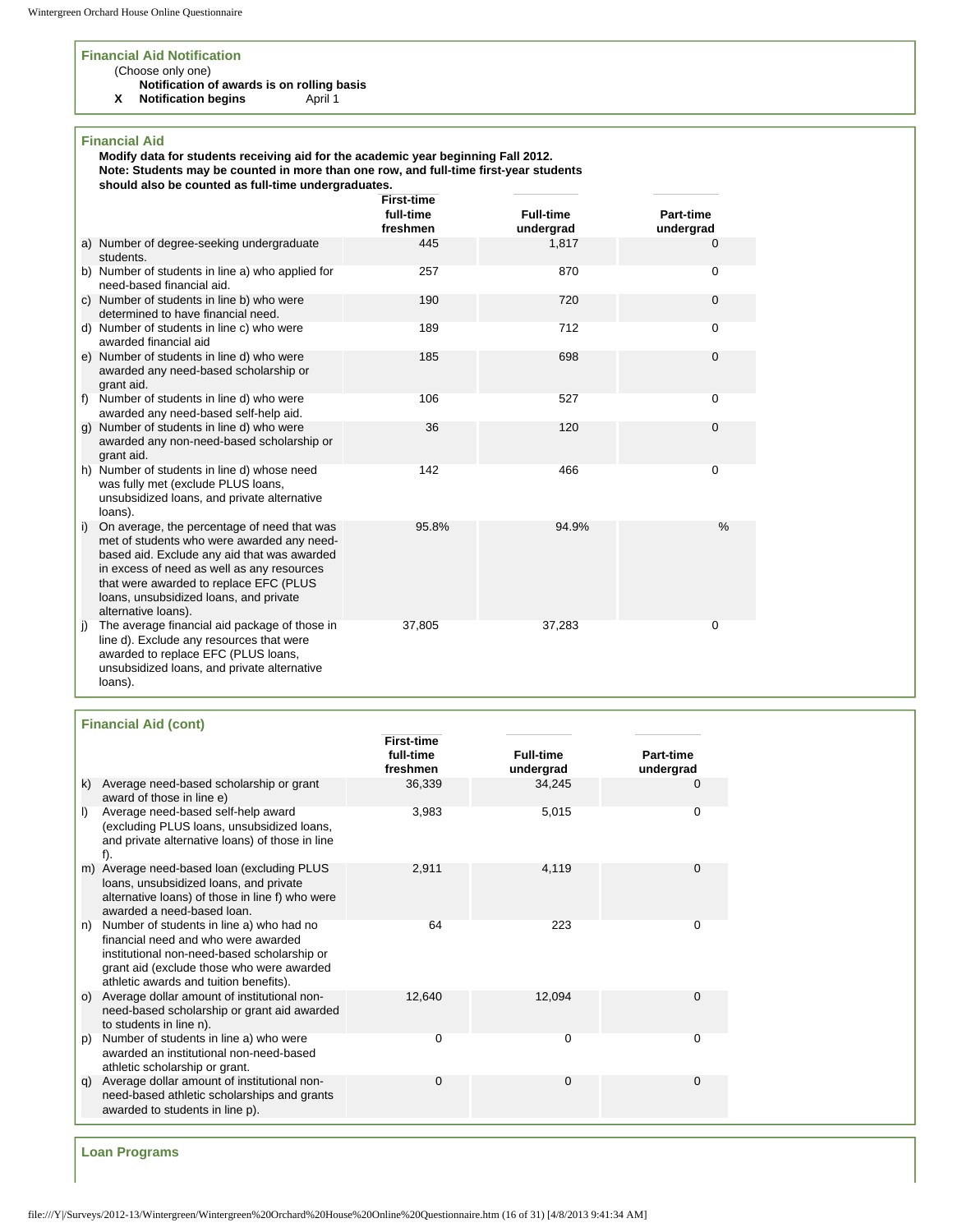**Percentage of the Fall 2012 undergraduate class who graduated between July 1, 2011 and June 30, 2012 and who borrowed through any loan programs (federal, state, subsidized, unsubsidized, private, etc.; exclude parent loans). Include only students who borrowed while enrolled at your institution.** 41 %

**Average per-undergraduate borrower cumulative principal borrowed of those in previous question. Do not include money borrowed at other institutions.** \$20,992.00

**Work-Study Program**

**School participates in Federal Work-Study Program:** Yes

**If yes, percentage of all undergraduates who receive some form of financial aid who participate in work-study.** 95 %

## **R: Scholarships and Grants [\(edit\)](http://survey.wgoh.com/secure/sectionRView.htm)**

**Please modify this section to represent the data for Fall 2012:** 

**When will current scholarship figures be available?** 10/15/2012

**Information shown for Fall:** 2012

|  | <b>Available Scholarships/Grants</b> |  |  |
|--|--------------------------------------|--|--|
|  |                                      |  |  |

**Check types of scholarships/grants available to undergraduate students: X** Need-based (general) **X** Federal Pell Grants **X** SEOG **X** State scholarships/grants **X** College/university scholarship/grants (institutional funds) **X** Private scholarships/grants Federal Nursing Scholarships United Negro College Fund **Other X** Non-need-based (general) State scholarships/grants **X** Academic merit scholarships/grants Creative arts/performance Special achievements/activities Special characteristics Athletic scholarships ROTC scholarships **X** Other scholarship/grant

music, art, minority scholarships

| <b>Need-Based Total Dollars</b>      |                      |
|--------------------------------------|----------------------|
| <b>Scholarships/Grants</b>           | <b>Total Dollars</b> |
| Federal:                             | 857.537              |
| State:                               | 70.600               |
| Institutional:                       | 22,002,671           |
| Other external:                      | 972.209              |
| Total Scholarship/Grants: 23,903,017 |                      |
| <b>Tuition Waivers:</b>              | 249.040              |
| <b>Athletic Awards:</b>              | 0                    |

| <b>Non-Need-Based Total Dollars</b> |                      |
|-------------------------------------|----------------------|
| <b>Scholarships/Grants</b>          | <b>Total Dollars</b> |
| Federal:                            | 19.938               |
| State:                              | 13.718               |
| Institutional:                      | 3.275.311            |
| Other external:                     | 1.216.452            |
| Total Scholarship/Grants: 4,525,419 |                      |
| <b>Tuition Waivers:</b>             | 780.810              |
| <b>Athletic Awards:</b>             |                      |
|                                     |                      |

#### **Additional Questions**

**Percentage of total need-based & non-need-based awarded to students from out-of-state:** %

| Range of individual scholarships/grant packages: |            |                          |             |                     |  |  |
|--------------------------------------------------|------------|--------------------------|-------------|---------------------|--|--|
| Undergraduate (UG):                              | \$1.000.00 | $\overline{\phantom{a}}$ | \$56,910.00 | <b>Full Tuition</b> |  |  |
| Freshman (FTF):                                  | \$1,000.00 | $\overline{\phantom{a}}$ | \$56,910.00 | <b>Full Tuition</b> |  |  |

## **S: Loans ([edit](http://survey.wgoh.com/secure/sectionSView.htm))**

**Please modify this section to represent the data for Fall 2012:**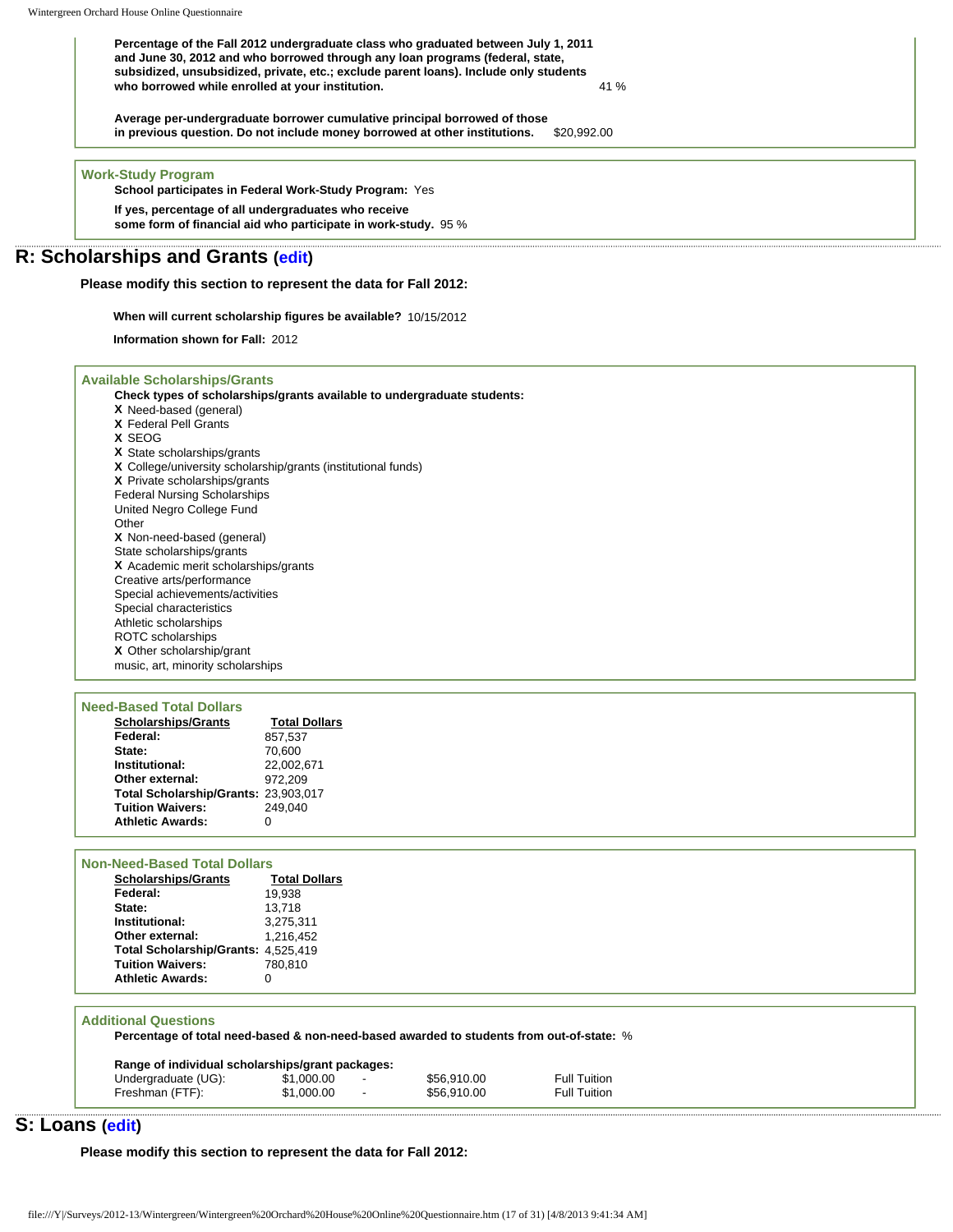#### **When will current loan figures be available?** 10/15/2012 **Information shown for Fall:** 2012

#### **Loan Types/Payment Plans**

**Check types of loans available to undergraduate students:** Federal District Student Loan Program (Direct Loan) **X** Direct Subsidized Stafford Loans **X** Direct Unsubsidized Stafford Loans **X** Direct PLUS Loans **X** Federal Perkins Loans Federal Nursing Loans State Loans **X** College/University Loans **Other** 

#### **Check the types of payment plans available to undergraduate students:**

America's Tuition Assistance Corp. (ATAC) Education Plan, Inc. Key Education Resources Academic Management Services (AMS) EFI Fund Management Tuition Management Systems Deferred payment plan Family tuition reduction Guaranteed tuition School's own payment plan(s) **X** Other Sallie Mae TuitionPay.

#### **Need-Based Total Dollars**

| J-DASEU TULAI DUNATS            |                      |
|---------------------------------|----------------------|
|                                 | <b>Total Dollars</b> |
| <b>Student loans:</b>           | 2.758.988            |
| Federal Work-Study:             | 193.841              |
| State/Other work-study: 278,280 |                      |
| <b>TOTAL Self-Help:</b>         | 3.231.109            |
| <b>TOTAL Parents Loans:</b>     | 90.125               |
|                                 |                      |

### **Non-Need-Based Total Dollars**

|                                 | <b>Total Dollars</b> |
|---------------------------------|----------------------|
| <b>Student loans:</b>           | 1.997.020            |
| State/Other work-study: 193,968 |                      |
| <b>TOTAL Self-Help:</b>         | 2.190.988            |
| <b>TOTAL Parents Loans:</b>     | 1.802.761            |

#### **Loan Packages**

**Parent Loans packaged to meet need:** No

#### **Range of Individual Loan Packages:**

Undergraduate (UG):<br>
Full Tuition<br>
Freshman (FTF):<br>
Full Tuition Freshman (FTF):

# **T: Student Employment [\(edit\)](http://survey.wgoh.com/secure/sectionTView.htm)**

**Please modify this section to represent the data for Fall 2012:** 

**Information shown for Fall:** 2012

**NOTE: Do not include Work-Study in this section.** 

| <b>Employment</b>                                                                                              |  |
|----------------------------------------------------------------------------------------------------------------|--|
| Institutional employment is available: Yes                                                                     |  |
|                                                                                                                |  |
| For schools located outside the United States only:<br>Undergraduates from the mainland U.S. may work: Neither |  |
|                                                                                                                |  |
| Percentage of full-time undergraduates who work on campus during 2012-13 academic year: 50 %                   |  |
| Average amount undergraduates may expect to earn: \$885.00                                                     |  |
| per: <sub>vear</sub>                                                                                           |  |
| Part-time off-campus employment opportunities for undergraduates are:                                          |  |
| Poor                                                                                                           |  |
|                                                                                                                |  |
|                                                                                                                |  |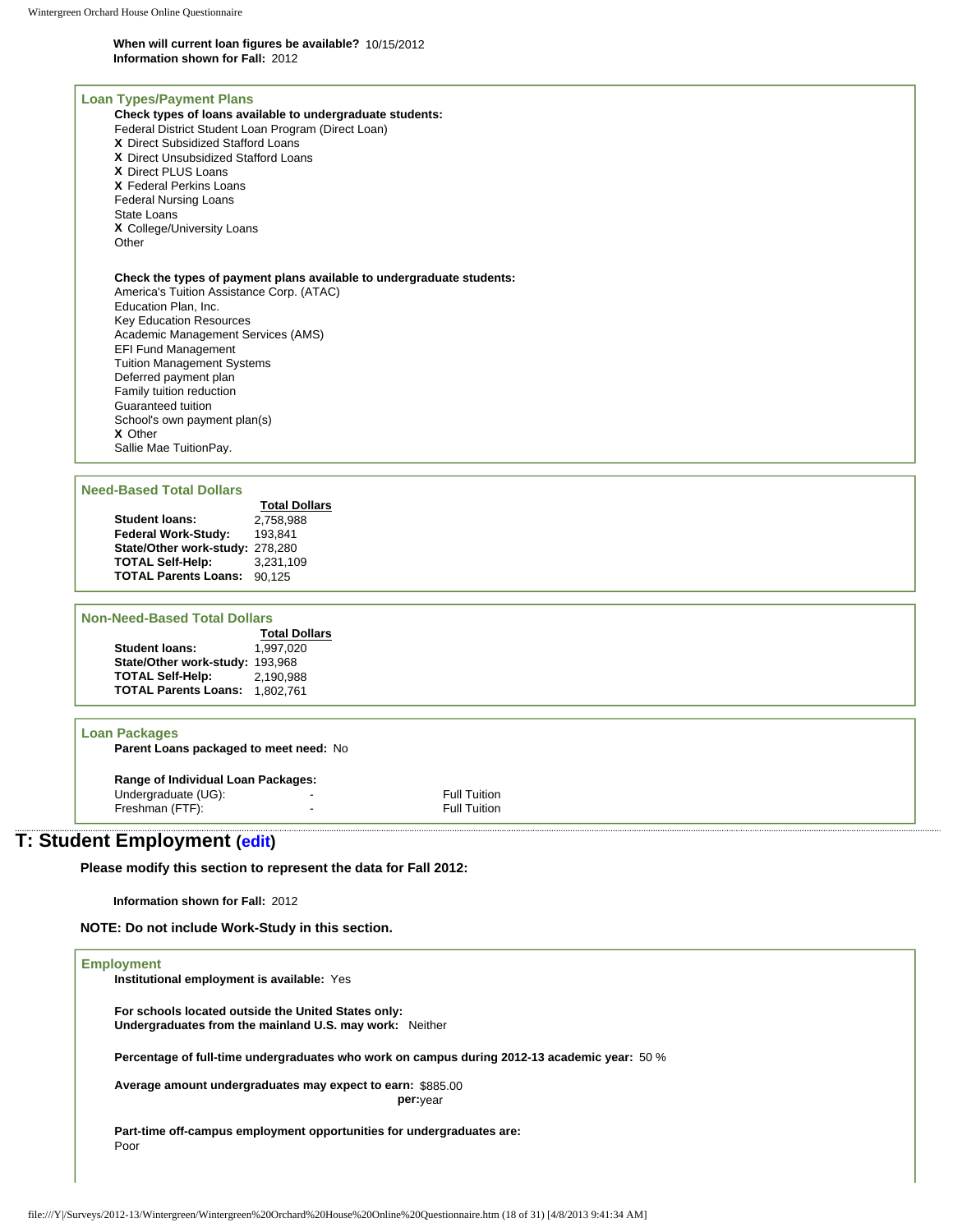**Freshmen are discouraged from working during first term:** No

## **U: Accreditation and Faculty [\(edit\)](http://survey.wgoh.com/secure/sectionUView.htm)**

### **Please modify this section to represent the data for Fall 2012:**

**Information shown for Fall:** 2011

## **Accreditations Check agencies that accredit your undergraduate programs:** NEASC (New England Assn. of Schools and Colleges) MSCHE (Middle States Commission on Higher Education) **X** NCACS (North Central Assn. of Colleges and Schools) NWCCU (Northwest Comm. on Colleges and Universities) SACS (Southern Assn. of Colleges and Schools) WASC (Western Assn. of Schools and Colleges) ACICS (Accrediting Council for Independent Colleges and Schools) ACCSC (Accrediting Commission of Career Schools and Colleges) AUCC (Assn. of Universities and Colleges of Canada) ABHE (Assn. for Biblical Higher Education) AARTS (Assn. of Advanced Rabbinical and Talmudic Schools) TRACS (Transnational Association of Christian Colleges and Schools) **Professional Accreditations**

## **School Accredited by**

|                                                                                                                                        | Men | Women              | <b>Both</b>                                                                                                                           |
|----------------------------------------------------------------------------------------------------------------------------------------|-----|--------------------|---------------------------------------------------------------------------------------------------------------------------------------|
| <b>Full-time Instructional Faculty:</b>                                                                                                | 91  | 69                 | 160                                                                                                                                   |
| <b>Part-time Instructional Faculty:</b>                                                                                                | 17  | 24                 | 41                                                                                                                                    |
| <b>Total Instructional Faculty:</b>                                                                                                    | 108 | 93                 | 201                                                                                                                                   |
|                                                                                                                                        |     | Calc Total/Both    |                                                                                                                                       |
| Number of full-time minority instructional faculty:<br>Number of full-time nonresident aliens (international) instructional faculty: 6 |     |                    | 35                                                                                                                                    |
| Number of full-time instructional faculty whose highest degree is:                                                                     |     |                    |                                                                                                                                       |
| Doctorate:<br>160                                                                                                                      |     |                    |                                                                                                                                       |
| Master's:<br>0<br>Bachelor's:<br>0                                                                                                     |     |                    |                                                                                                                                       |
| Other:<br>$\mathbf 0$                                                                                                                  |     |                    |                                                                                                                                       |
| Totals:                                                                                                                                |     | Calc Percent/Total |                                                                                                                                       |
| (Total must equal total FULL-TIME Instructional Faculty as noted above.)                                                               |     |                    |                                                                                                                                       |
|                                                                                                                                        |     |                    |                                                                                                                                       |
| Percentage of full-time instructional faculty who have terminal degree in their field: 100 %                                           |     |                    |                                                                                                                                       |
| FTE Student-FTE Faculty ratio for Fall 2012:<br>FTE: Full-Time Equivalent (full time plus 1/3 part time)                               |     | 10 to 1            |                                                                                                                                       |
| Percentage of All Faculty Serving as Advisors: 100 %                                                                                   |     |                    |                                                                                                                                       |
|                                                                                                                                        |     |                    |                                                                                                                                       |
| : Curriculum/Academic Overview (edit)                                                                                                  |     |                    |                                                                                                                                       |
|                                                                                                                                        |     |                    |                                                                                                                                       |
| <b>Modify Majors</b>                                                                                                                   |     |                    |                                                                                                                                       |
| current listing of all majors that we have listed for your institution.                                                                |     |                    | For each major category tab (Associate, Bachelor's, Master's, and Doctorate), review the "Majors Offered" list. This is the           |
|                                                                                                                                        |     |                    | If there are majors that you offer that are not included in the list, please use the first free form box below to list all additional |
| majors.                                                                                                                                |     |                    |                                                                                                                                       |
| be removed.                                                                                                                            |     |                    | If any of the listed majors are no longer offered, please use the second free form box below to indicate that those majors should     |
| <b>Majors - Associate</b>                                                                                                              |     |                    |                                                                                                                                       |
| <b>Associate Majors Offered:</b><br>None Listed                                                                                        |     |                    |                                                                                                                                       |
| List any other associate majors offered that are not listed above:                                                                     |     |                    |                                                                                                                                       |
| List any associate majors listed above that are not offered:                                                                           |     |                    |                                                                                                                                       |
| Majors - Bachelor's                                                                                                                    |     |                    |                                                                                                                                       |

## **V: Curriculum/Academic Overview [\(edit\)](http://survey.wgoh.com/secure/sectionVView.htm)**

## **Modify Majors** For each major category tab (Associate, Bachelor's, Master's, and Doctorate), review the "Majors Offered" list. This is the current listing of all majors that we have listed for your institution. If there are majors that you offer that are not included in the list, please use the first free form box below to list all additional majors. If any of the listed majors are no longer offered, please use the second free form box below to indicate that those majors should be removed. **Majors - Associate Associate Majors Offered:** None Listed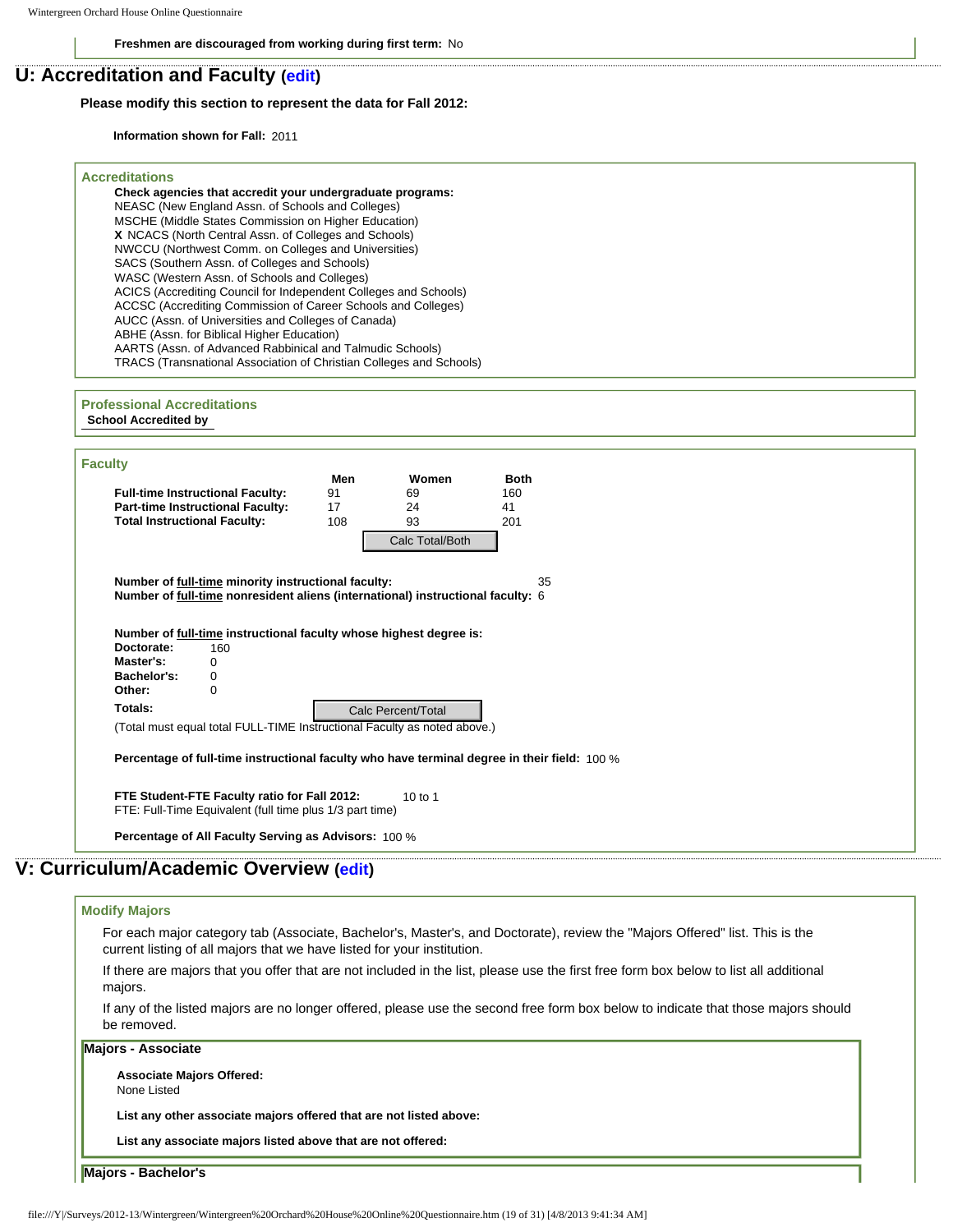$.$  Art

### **Bachelor's Majors Offered:**

- American Studies International Studies
- Anthropology . Mathematics
	- Modern Languages/Literature • Molecular Biology
- Art History
- Biochemistry
- Biology • Music **.** Neuroscience
- Chemistry • Philosophy
	- Physics
- Classics • Dance
- Drama
- Economics • Psychology • Religious Studies
- English
- French
	- Sociology • Spanish
- German • History
	- Women's/Gender Studies

• Self-Designed Major

#### **List any other bachelor's majors offered that are not listed above:**

• Political Science

## **List any bachelor's majors listed above that are not offered:**

American Studies is a concentration and not a major

### **Majors - Master's**

#### **Master's Majors Offered:**

None Listed

**List any other master's majors offered that are not listed above:** 

**List any master's majors listed above that are not offered:** 

#### **Majors - Doctorate**

**Doctorate Majors Offered:**

None Listed

**List any other doctorate majors offered that are not listed above:** 

**List any doctorate majors listed above that are not offered:** 

Note: When reporting majors, please do not list majors in conjunction with a concentration, emphasis, minor, or subject area. Concentrations, etc., may be reported in the next section.

## **Modify Degrees**

For each degree category tab (Associate, Bachelor's, Master's, Doctorate, and First Professional), review the "Degrees Offered" list. This is the current listing of all degrees that we have listed for your institution.

If there are degrees that you offer that are not included in the list, please use the first free form box below to list all additional degrees needed. Please include the description for any abbreviated degrees.

If any of these degrees are no longer offered, please use the second free form box below to indicate that those degrees should be removed.

#### **Degrees - Associate**

**Associate Degrees Offered:**

None Listed

**List any other associate degrees offered not listed above:** 

**List any associate degrees listed above that are not offered:** 

#### **Degrees - Bachelor's**

**Bachelor's Degrees Offered:**

 $-B.A.$ 

**List any other bachelor's degrees offered not listed above:** 

**List any bachelor's degrees listed above that are not offered:** 

### **Degrees - Master's**

**Master's Degrees Offered:** None Listed

**List any other master's degrees offered not listed above:** 

**List any master's degrees listed above that are not offered:**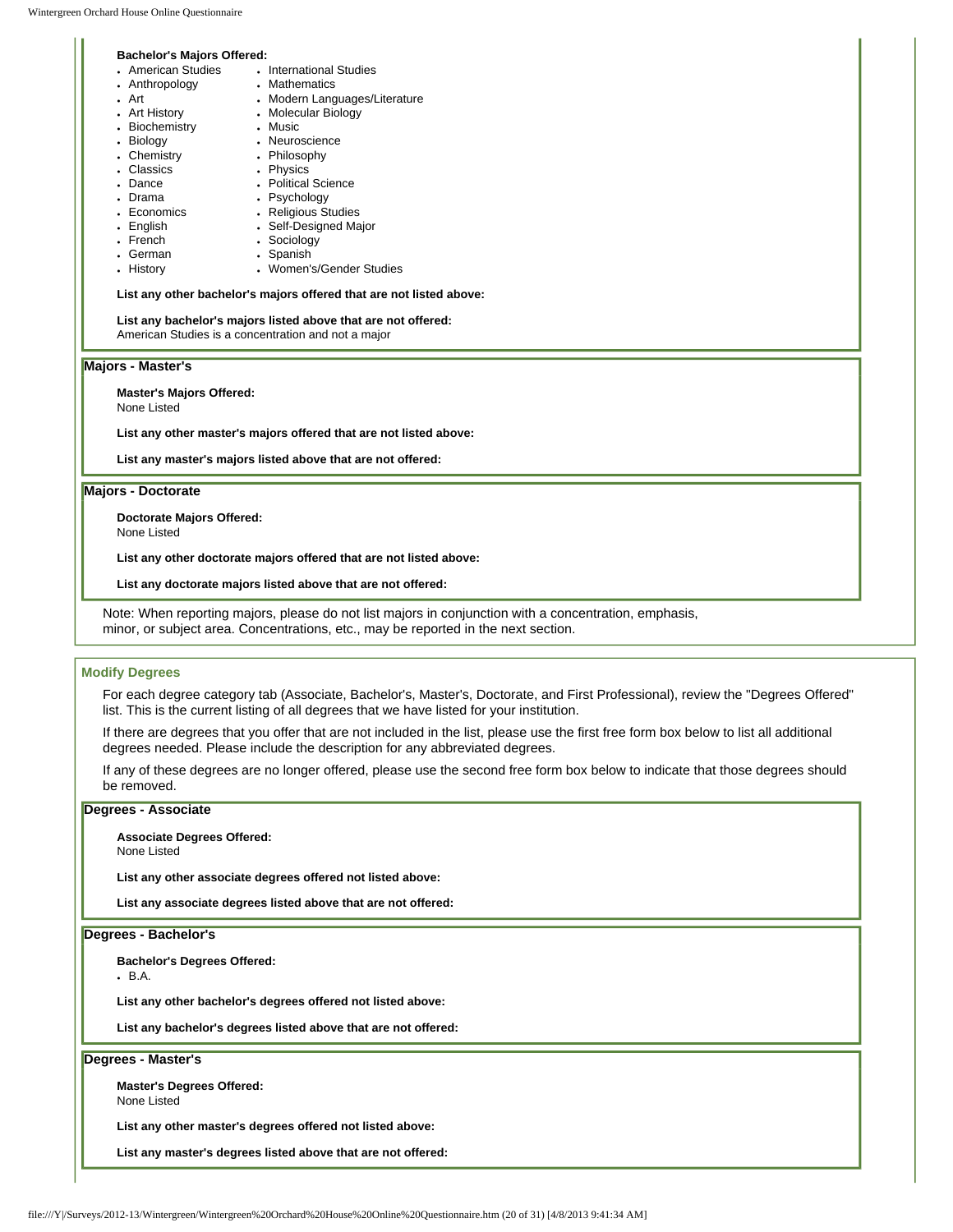None Listed

### **Degrees - Doctorate**

**Doctorate Degrees Offered:**

**List any other doctorate degrees offered not listed above:** 

**List any doctorate degrees listed above that are not offered:** 

## **Degrees - First Professional**

**First Professional Degrees Offered:**

None Listed

**List any other first professional degrees offered not listed above:** 

**List any first professional degrees listed above that are not offered:** 

#### **Minors / Misc Programs**

#### **List minors and other miscellaneous programs offered for undergraduates:**

Minors offered in anthropology, art, biology, classics, dance, history, mathematics, modern languages/literature, music, philosophy, physics, religious studies, and sociology. Many majors include concentrations.

**Check one:** Minor is not required for graduation

#### **General Education Requirements**

**General education/core curriculum is required:** No

#### **Physical Education Requirements**

#### **Physical education is required for graduation:** No

**PE Requirement:**

**unit:***(Example: semester hours)*

#### **Religion Requirements**

**Religion/theology is required for graduation:** No

#### **Religion Requirement:**

**unit:***(Example: semester hours)*

## **Programs Offered**

**Check programs offered: X** Self-designed majors **X** Double majors Dual degrees **X** Independent study **X** Accelerated study **X** Honors program **X** Phi Beta Kappa **X** Pass/fail grading option Internships Weekend College Distance Learning External degree program Certificate programs

#### **Cooperative education programs offered:** No

**Agriculture** Art Business Computer Science Education Engineering Health Professions Home Economics Humanities Natural Science Social/Behavioral Science **Technologies** Vocational Arts **Other** 

**Education certifications offered:** No Early Childhood Elementary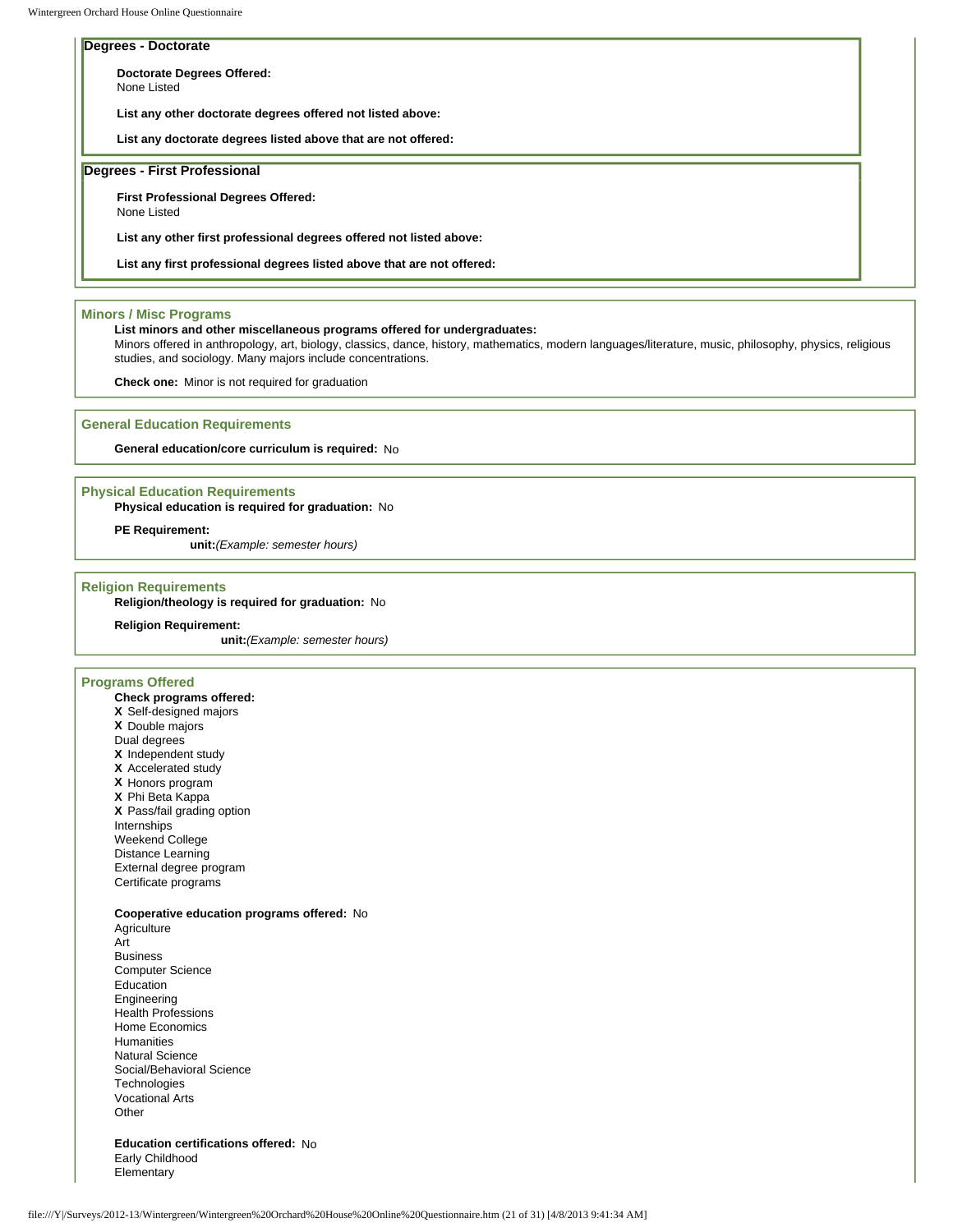Middle/Junior High **Secondary** Special Education Vo-tech Adult Education Bilingual/bicultural

**Number of specific subject areas with education certification:**

**Graduate schools/programs offered:** No

**Qualified undergraduate students may take graduate-level classes:** No

**Check pre-professional programs that are designed specifically as preparation for graduate study: X** Pre-law **X** Pre-medicine **X** Pre-veterinary science Pre-pharmacy **X** Pre-dentistry **X** Pre-theology Pre-optometry **X** Other business, education, architecture, clinical psychology, engineering, health care professions, library/information science, social work

#### **Programs Offered (cont)**

#### **2-2 Programs:**

**3-1 Programs:** 

#### **3-2 Programs:**

3•2 education program with Bank Street Coll of Education; engineering programs with Case Western Reserve U, Rensselear Polytechnic Inst, and Washington U; environmental studies program with Duke U.

#### **List consortium(s) with which your institution has membership:**  Member of Five Colleges of Ohio.

#### **Check domestic off-campus semester-away study programs:**

Los Angeles Film Studies Center **X** Oak Ridge Science Semester (TN) Washington Center Program AuSable Institute of Environmental Studies Program (MI) **X** Newberry Library Program (IL) **X** New York Arts Program New York Studies Program (AICAD) Washington Semester (American University) UN Semester **X** Sea Semester American Studies Program (Washington, DC) **X** Other See http://kenyon.studioabroad.com for more programs

#### **List schools with which domestic exchange programs are offered:**

Many domestic study programs are available. Please see http://kenyon.studioabroad.com

## **List all countries in which study abroad is offered. Alpha order, comma separated:**

Kenyon offers over 150 programs in 50 countries. Please see http://kenyon.studioabroad.com

**List any additional special or unique academic programs not yet noted:** 

## **W: Computers/Facilities/Services ([edit](http://survey.wgoh.com/secure/sectionWView.htm))**

#### **Computer Requirements**

**Every student required to take a computer course:** No **Every student required to lease/own a computer:** No

#### **Computer/Network Access**

**Total number of microcomputers available to all students:** 500

**School provides Internet access to all students:** Yes **School provides E-mail services/accounts to all students:** Yes

**Computer equipment/network access for students provided in: X** Residence halls

**X** Library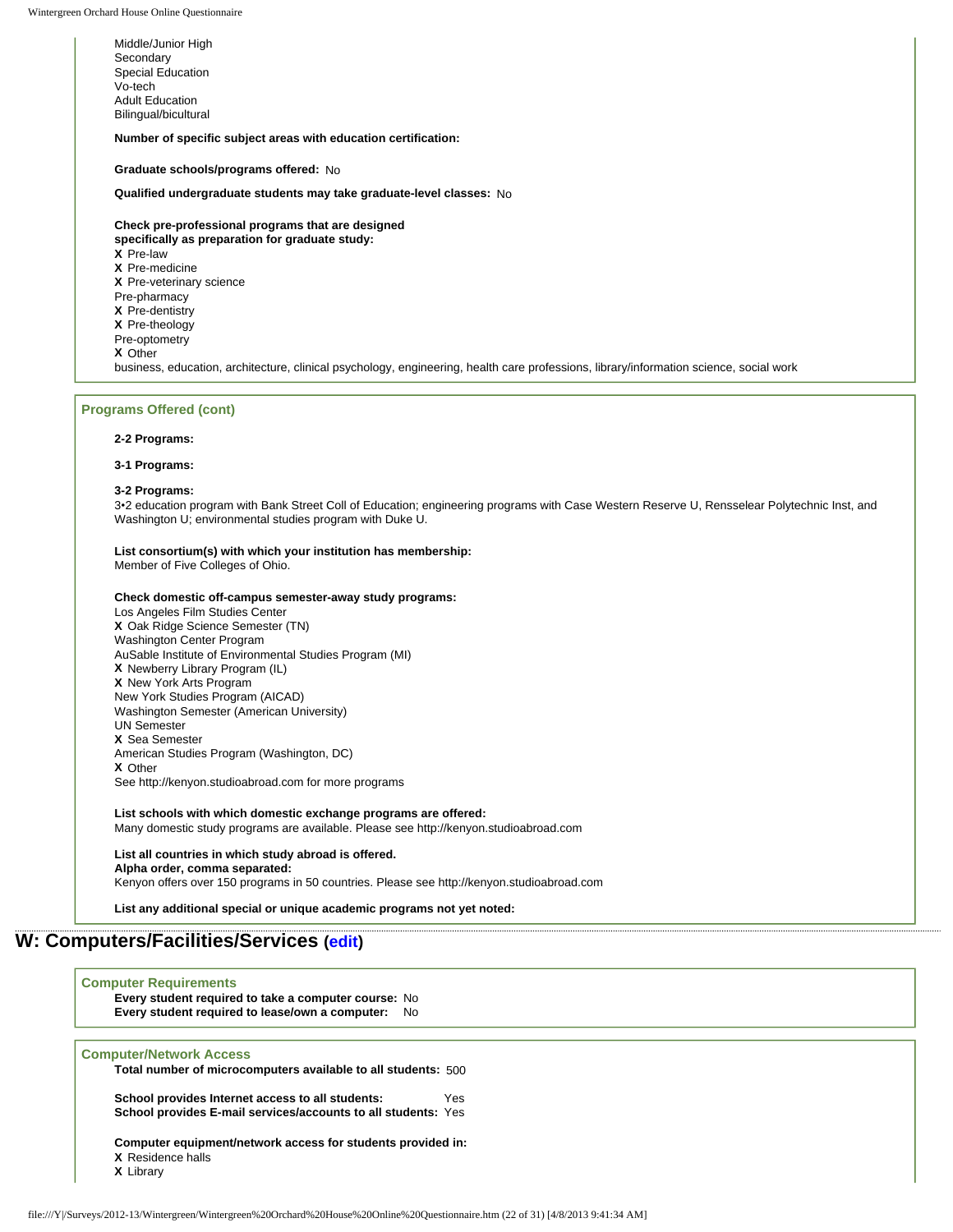**X** Computer Center/Labs Student Center

### **Other computer facilities/services:**

Wireless network throughout campus.

### **Library**

| <b>Library Officer</b>  |                                     |                                                       |
|-------------------------|-------------------------------------|-------------------------------------------------------|
| Name:                   |                                     | Ronald K. Griggs                                      |
| Title:                  |                                     | Vice President, Library and Information Services      |
| E-mail:                 |                                     | griggs@kenyon.edu                                     |
|                         | <b>Number of Titles in Library:</b> |                                                       |
| Volumes:                |                                     | 655,576                                               |
| <b>Current serials:</b> |                                     | 11,296                                                |
| Microforms:             |                                     | 147,806                                               |
|                         | Video and audio:                    | 31,769                                                |
| E-Books:                |                                     | 487,499                                               |
|                         |                                     | <b>School is member of library consortium(s):</b> Yes |
|                         |                                     | <b>Additional library facilities/collections:</b>     |
|                         |                                     | Member of OhioLink and Five Colleges of Ohio.         |

### **Other Facilities**

**Museums and other special academic buildings/equipment on campus:**  Theater, observatory, art gallery, studio art building; music, environmental, and science centers.

## **X: Academic Experience [\(edit\)](http://survey.wgoh.com/secure/sectionXView.htm)**

**Please modify this section to represent the data for 2012-13 academic year:** 

#### **CDS Graduation Rate**

## **When will current graduation rate figures be available?** 6/1/2012

**Information for [X1] through [X8] shown for academic year beginning Fall 2006 (or most recent year available):** 2005 **X1: CDS-B4:** Total number of all first-time, full-time bachelor's (or equivalent) degree-seeking undergraduate students who entered in fall 2006 (include those who entered during preceding summer terms): 458 **X2: CDS-B5:** Of the number in [X1], how many did not persist and did not graduate for the following reasons: deceased, permanently disabled, armed forces, foreign aid service of the federal government, or official church missions: 0<br> **X3: CDS-B6:** CDS-B6: Subtract question IX21 from IX11: 0 0 0 458 **X3: CDS-B6:** CDS-B6: Subtract question [X2] from [X1]:<br>**X4: CDS-B7:** Number of [X1] that completed the program in four years or less (by August 31, 2010): 397 **X4: CDS-B7:** Number of [X1] that completed the program in four years or less (by August 31, 2010): **X5: CDS-B8:** Number of [X1] that completed the program in more than four years but in five years or less (after August 31, 2010 and by August 31, 2011): 12 **X6: CDS-B9:** Number of [X1] that completed the program in more than five years but in six years or less (after August 31, 2011 and by August 31, 2012): 2 **X7: CDS-B10:** Add questions [X4], [X5], and [X6]: 411

**X8: Six-year graduation rate for 2006 (divide [X7] by [X3]):** 90 %

#### **Freshman Statistics**

**Percentage of first-year, full-time, degree-seeking students who entered in Fall 2011 and returned to your institution in Fall 2012:** 94 %

**Average GPA of freshmen after completion of first-year:** 3.3 **on a** 4.0 **scale.**

## **Enrollment by Majors**

| List specific majors (not CIP categories, concentrations, divisions, areas or double majors)<br>with HIGHEST enrollment among 2012 degree recipients:           |
|-----------------------------------------------------------------------------------------------------------------------------------------------------------------|
| English<br>psychology                                                                                                                                           |
| economics                                                                                                                                                       |
| List specific majors (not CIP categories, concentrations, divisions, areas or double majors)<br>with LOWEST enrollment among 2012 bachelor's degree recipients: |
| women/gender studies                                                                                                                                            |
| religious studies<br>anthropology/sociology                                                                                                                     |
|                                                                                                                                                                 |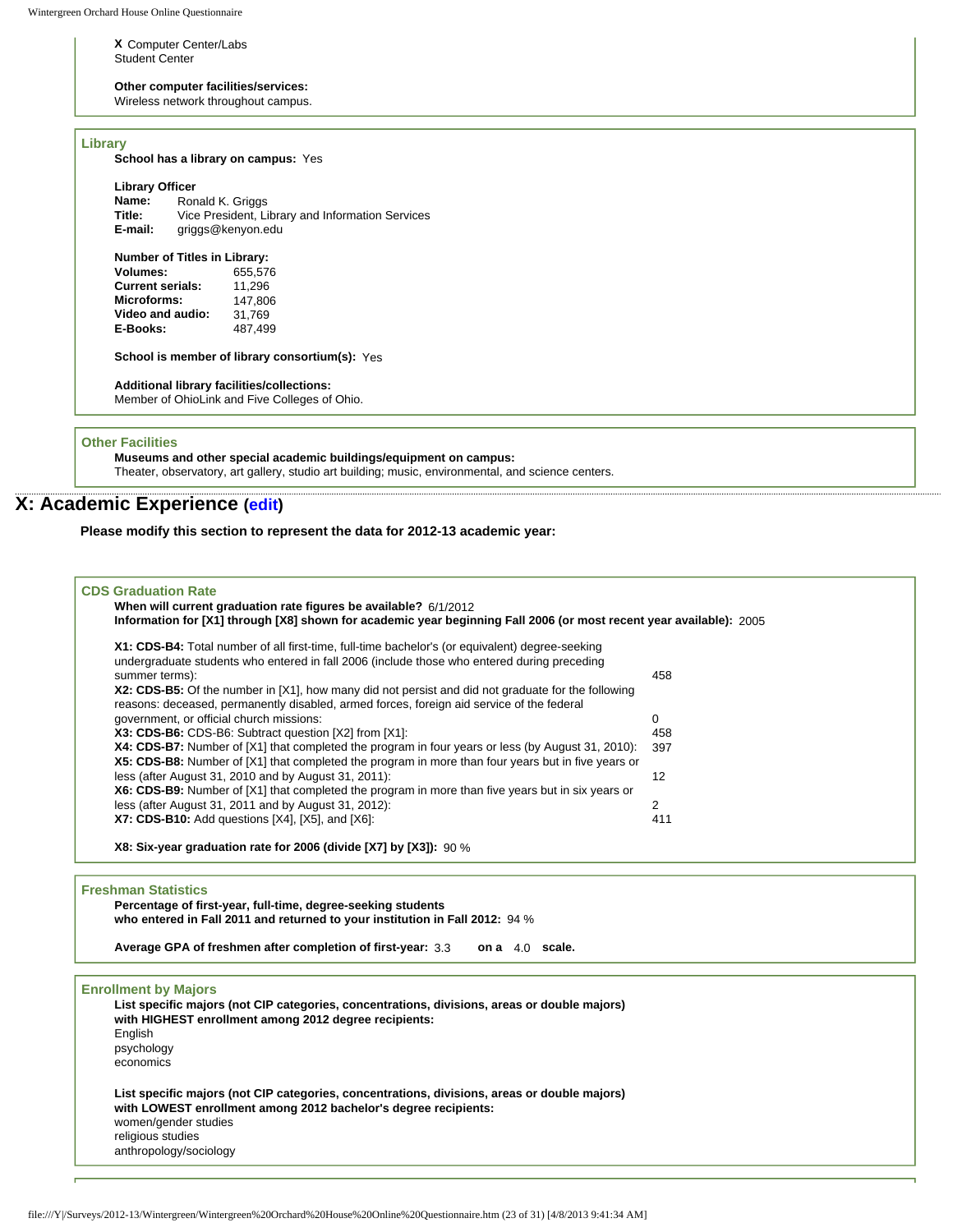#### **Enrollment by CIP Categories**

| <b>HOMMETIC DY OIF CALCYCHES</b>                                                          |       |
|-------------------------------------------------------------------------------------------|-------|
| List percentages of bachelor's degrees awarded in the following CIP categories:           |       |
| Agriculture (CIP 1, 2):                                                                   | $\%$  |
| Architecture (CIP 4):                                                                     | %     |
| Area, ethnic, and gender studies (CIP 5):                                                 | %     |
| Biological/life sciences (CIP 26):                                                        | 9%    |
| Business/marketing (CIP 8, 52):                                                           | %     |
| Communication technologies (CIP 9,10):                                                    | %     |
| Computer/information sciences (CIP 11):                                                   | %     |
| Education (CIP 13):                                                                       | %     |
| Engineering (CIP 14,15):                                                                  | %     |
| English (CIP 23):                                                                         | 15 %  |
| Foreign languages, literatures, and linguistics (CIP 16):                                 | 11 %  |
| Health professions and related programs (CIP 51):                                         | %     |
| Family and consumer sciences/human sciences (CIP 19.20):                                  | %     |
| Interdisciplinary studies (CIP 30):                                                       | %     |
| Law/legal studies (CIP 22):                                                               | %     |
| Liberal arts/general studies (CIP 24):                                                    | %     |
| Library science (CIP 25):                                                                 | %     |
| Mathematics/Statistics (CIP 27):                                                          | 3%    |
| Military science/military technologies (CIP 28, 29):                                      | %     |
| Natural resources and conservation (CIP 3):                                               | %     |
| Parks/recreation (CIP 31):                                                                | %     |
| Personal/miscellaneous services (CIP 12):                                                 | %     |
| Philosophy and religious studies (CIP 38,39):                                             | 4 %   |
| Physical sciences (CIP 40, 41):                                                           | 3%    |
| Security/homeland security/law enforcement/firefighting/protective services (CIP 43, 44): | $0\%$ |
| Psychology (CIP 42):                                                                      | 9 %   |
| Social sciences/history (CIP 45):                                                         | 28 %  |
| Construction trades (CIP 46, 47, 48, 49):                                                 | $0\%$ |
| Visual/performing arts (CIP 50):                                                          | 10 %  |
| Other:                                                                                    | 8%    |
|                                                                                           |       |

#### **GPA Requirements**

**Minimum GPA required to stay off probation:**

| Freshman:      | 2.0 |
|----------------|-----|
| Sophomore:     | 2.0 |
| Junior:        | 2.0 |
| <b>Senior:</b> | 2.0 |

**Different GPA requirements for some programs:** No

**If different from above, specify minimum overall GPA that student must maintain in order to graduate:**

## **Y: Graduate Career Data [\(edit\)](http://survey.wgoh.com/secure/sectionYView.htm)**

### **Academic Pursuits of Recent Graduates Provide the most recent data available.**

## **Percentage of graduates who pursue further study:**

- 16 % continue immediately
- 25 % continue within one year including those that continue immediately
- 65 % continue within 5 years including those that continued within one year or immediately

#### **Of all the graduates who pursue further study, what percentage pursue further study in the following fields?**

13 % M.B.A. 14 % Law School 8 % Medical School 3 % Dental School 3 % Engineering 3 % Theological School/Seminary 20 % Education 33 % Graduate Arts and Sciences 3 % Veterinary Medicine

#### **Graduate schools most often selected by recent graduates:**

Boston University, Case Western Reserve University, Columbia University, Georgetown University, Johns Hopkins University, Northwestern University, Ohio State University, Pennsylvania State University, Wake Forest University, Washington University, University of Chicago, University of North Carolina, University of Pennsylvania, University of Virginia.

#### **Career Pursuits of Recent Graduates**

### **Provide the most recent data available.**

**Percentage of graduates who are employed/begin a career/enter the workforce/acquire a job in field related to major:**

% within six months of graduation

% within one year of graduation including those that continue within six months

% within two years of graduation including those that continue within six months or one year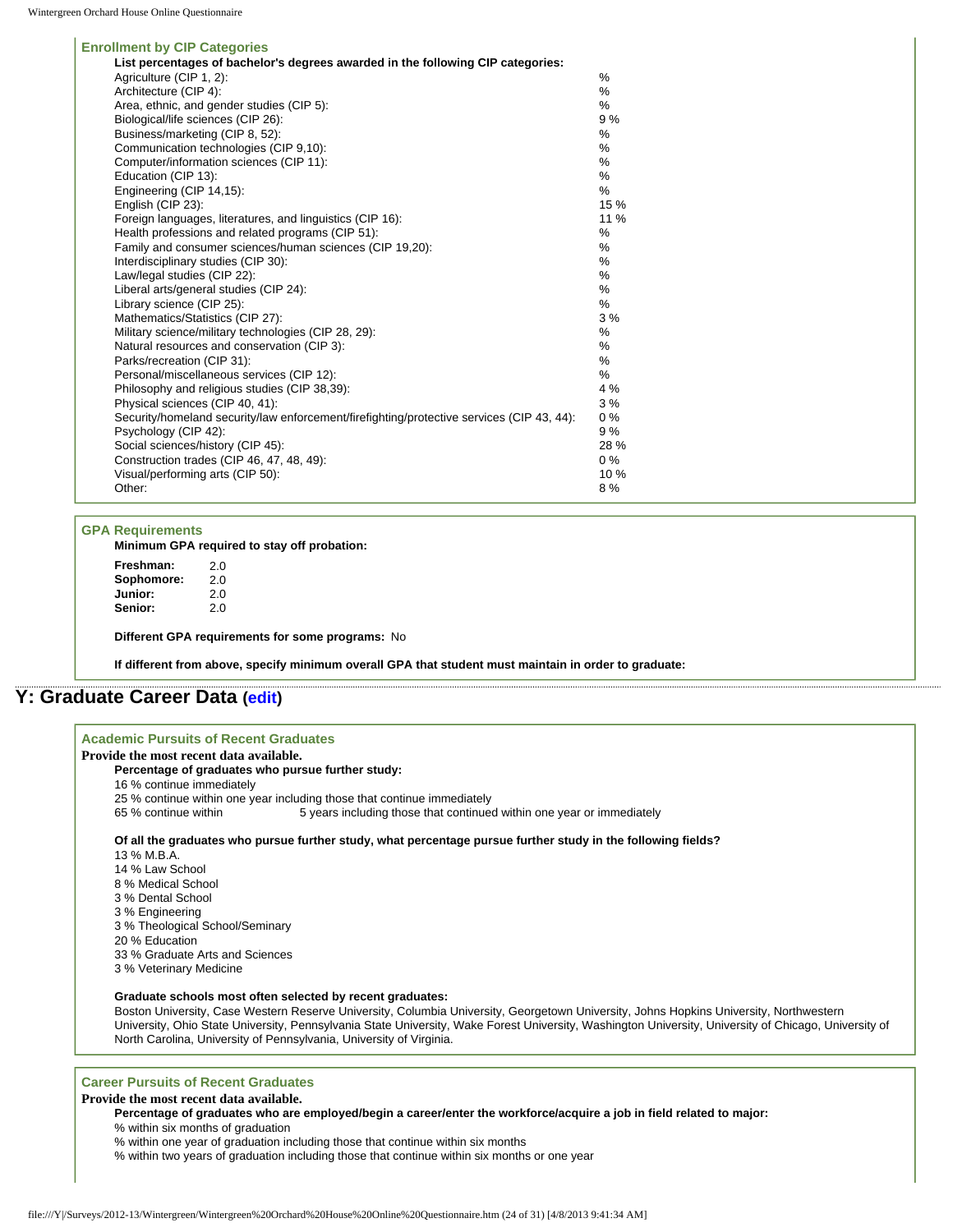#### **Firms that most frequently hire graduates:**

3M, Abbott Labs, ABC, ABN AMRO, Accenture, Adobe System, Aetna, AG Edwards, Allstate, American Airlines, American Electric Power, AmeriCorps, Ameriprise, Amgen, AOL, Aon Consulting, AT&T, Bank of America, Bank of Boston, Bank of New York, Bank One, Barclays Bank, Barnes & Noble, BASES, Battelle Memorial Institute, Bear Stearns, Bloomberg, Blue Cross & Blue Shield, Booz Allen Hamilton, Boston Globe, Boston University, Brown Brothers Harriman, Bureau of National Affairs, Cambridge Group, Case Western Reserve, CBS, Chicago Public School, Children's Hospital, Christie's, Chubb & Son, Ciba Specialty Chemicals, Cincinnati Post, Cincinnati Public School, Cisco, Citibank, Citicorp, Citigroup, City of New York, City Year, Cleveland Clinic, CNN, Coca-Cola, Colgate University, College of William & Mary, Columbia University, Columbus Academy, Cornell University Medical College, Corning, Corporate Executive Board, Dartmouth Medical School., Davidson College, Dayton Power & Light Co., Deloitte & Touche, Delta, Denison University, Deutsche Bank, Dow Chemical, DuPont, Duke University, Eastman Kodak, Eaton Corp., Eli Lilly, Emory University, Episcopal Diocese & Churches, Ernst & Young, Estee Lauder, Exxon Mobil, Fannie Mae, Federal Reserve Bank, FedEx, Fidelity Investments, Fifth Third Bank, First Presbyterian Church, Fleet Bank, FleetBoston, Forbes Magazine., Ford Motor Company, FOX, Gap, General Electric, George Washington University, Georgetown University, Goldman Sachs, Grassroots Campaigns, Guidant Corp., H&R Block, Habitat for Humanity, Harvard University, Haverford College, HBO, Health Alliance Intl, Hewitt Associates, Houghton Mifflin, Humane Society of United States, Huntington National Bank, Hyatt, IBM, Indiana University, Intel, IRS, J.P. Morgan Chase, Janney Montgomery Scott, John Hopkins University, Johnson & Johnson, Jones, Day, Reavis & Pogue, Kaiser Permanente, Kaplan, Kenyon College, Key Corp., KPMG, L.E.K. Consulting, LaSalle Bank, Legal Aid, Lehman Brothers, Lexis Nexis, Lockheed Martin, Loyola University, Lubrizol Corp., Marsh USA, Massachusetts General Hospital, Massachusetts Mutual Life Insurance, Mayo Clinic, Mazda, McGraw Hill, McKesson, McKinsey & Company, McMaster-Carr, Memorial Sloan Kettering Cancer Center, Merck & Co., Merrill Lynch, MetLife, Microsoft, Monsanto, Morgan Stanley, Morningstar, Mount Sinai Medical School, MTV, NASA, National City Corp., National Institute of Health, Nationwide Insurance, NBC, NCR, NERA Economic Consulting, Newsweek, Northern Trust, Northwestern University, NPR, New York Times, New York University, Ogilvy & Mather, OH AG, Ohio State University, Oppenheimer Capital, Oxford University Press, PBS, Peace Corps, Penn State College of Medicine, Penton Publishing, Pfizer, Pharmacia, Philadelphia Inquirer, Phillips Academy, Planned Parenthood, Porter Wright Morris & Arthur LLP, Portland Public School,PricewaterhouseCoopers, Procter & Gamble, Progressive Insurance, Prudential Securities, Qwest Communications, RAND, Random House, Reader's Digest, Riverside Methodist Hospital, Robert W. Baird, Rutgers University, SAIC, Scholastic, Siemens, Simon & Schuster, Smith Barney, Social Security Administration, Saint Luke's Roosevelt Hospital, Saint Vincent's Medical Center, Stanford University, State Farm Insurance, State Street Bank, Staten Island Academy, Sun Microsystems, SUNY, Swarthmore College, T. Rowe Price, Teach for America, Texaco, Texas Instruments, The Nature Conservancy, The Princeton Review, Thomson Learning, TIAA-CREF, Time Warner, United States Air Force, United States Army, United States Coast Guard, United States Department of Commerce, United States Department of Defense, United States Department of Energy, United States Department of Justice, United States Department of State, United States Department of the Treasury, United States District Court, United States EPA, United States General Accounting Office.

#### **Alumni**

### **Institution's most prominent alumni/ae (up to three):**

E.L. Doctorow, writer, Pulitzer Prize winner; Paul Newman, Academy Award-winning actor and philanthropist; Carl Djerassi, developed birth control pill, writer.

## **Z: Guidance Facilities/Student Services ([edit](http://survey.wgoh.com/secure/sectionZView.htm))**

#### **Remedial Learning Services**

**Remedial learning services offered:** Reading Writing Math **X** Study skills **Other** 

#### **Additional Services**

- **Additional services offered:**
	- **X** Nonremedial tutoring
	- **X** Placement service
	- **X** Health service
	- **X** Women's Center
	- Day care
	- **X** Health insurance
	- **Other**

#### **Counseling Services Counseling services offered:**

| oodnaemig aervicea onered. |
|----------------------------|
| X Minority student         |
| Military                   |
| Veteran student            |
| Older student              |
| X Birth control            |
| X Career                   |
| X Personal                 |
| X Academic                 |
| X Psychological            |
| X Religious                |
| X Other                    |
| sexuality, substance abuse |

### **Career Placement Services**

**Services available in career placement center:** Co-op education **X** Internships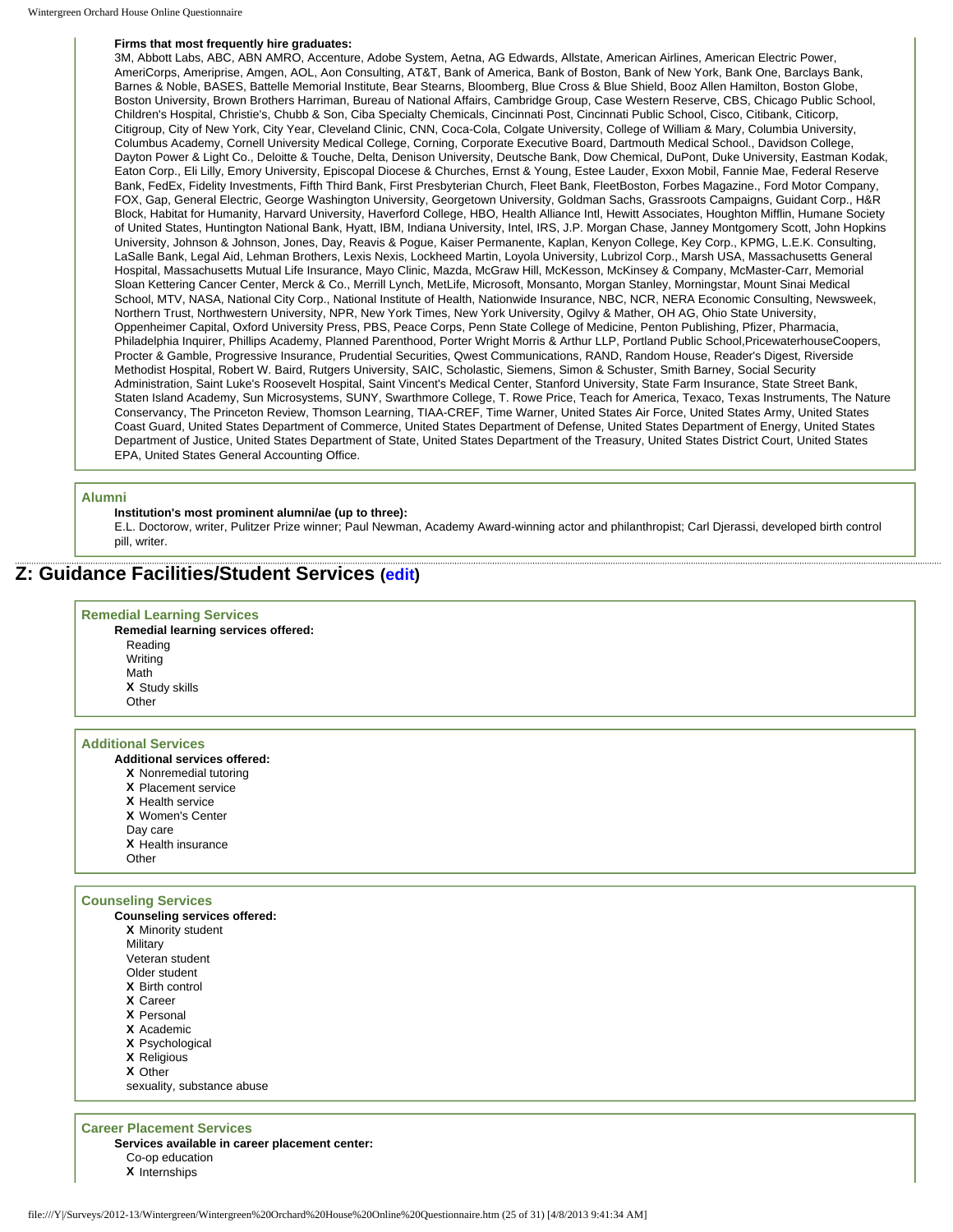- **X** Career/job search classes
- **X** Interest inventory
- **X** On-campus job interviews
- **X** Resume assistance
- **X** Alumni network
- **X** Interview training
- **X** Other

job shadowing program.

## **Physically Disabled Student Services**

- **Services available to physically disabled students:**
	- **X** Note-taking services
	- **X** Tape recorders
	- **X** Tutors
	- **X** Reader services

Interpreters for hearing-impaired

- **X** Special transportation
- **X** Special housing
- **X** Adaptive equipment
- Braille services **X** Talking books
- 

Other

**Percentage of campus accessible to physically disabled students:** 75 % **OR check term that best describes accessibility:** Partially

## **AA: ROTC [\(edit\)](http://survey.wgoh.com/secure/sectionAAView.htm)**

#### **Army ROTC**

**Army ROTC is offered:** On campus Off campus **X** Not offered

#### **Navy ROTC**

**Navy ROTC is offered:** On campus Off campus **X** Not offered

### **Air Force ROTC**

**Air Force ROTC is offered:** On campus Off campus **X** Not offered

## **AB: Student Activities/Social Organizations ([edit](http://survey.wgoh.com/secure/sectionABView.htm))**

### **Fraternities and Sororities**

| Number of social fraternities on campus:      |     |
|-----------------------------------------------|-----|
| Percentage of men who join fraternities:      | 14% |
| Number of fraternities with chapter houses: 0 |     |
|                                               |     |
| Number of social sororities on campus:        | 4   |
| Percentage of women who join sororities:      | 16% |
| Number of sororities with chapter houses:     | 0   |

### **Student Activities**

**Check available student activities:**

- **X** Student Government
- **X** Student Newspaper
- **X** Literary Magazine
- **X** Yearbook
- **X** Radio Station
- Television Station

**List name/frequency of student newspapers:**  Kenyon Collegian, published weekly

**Honor Societies Number of honor societies:** 5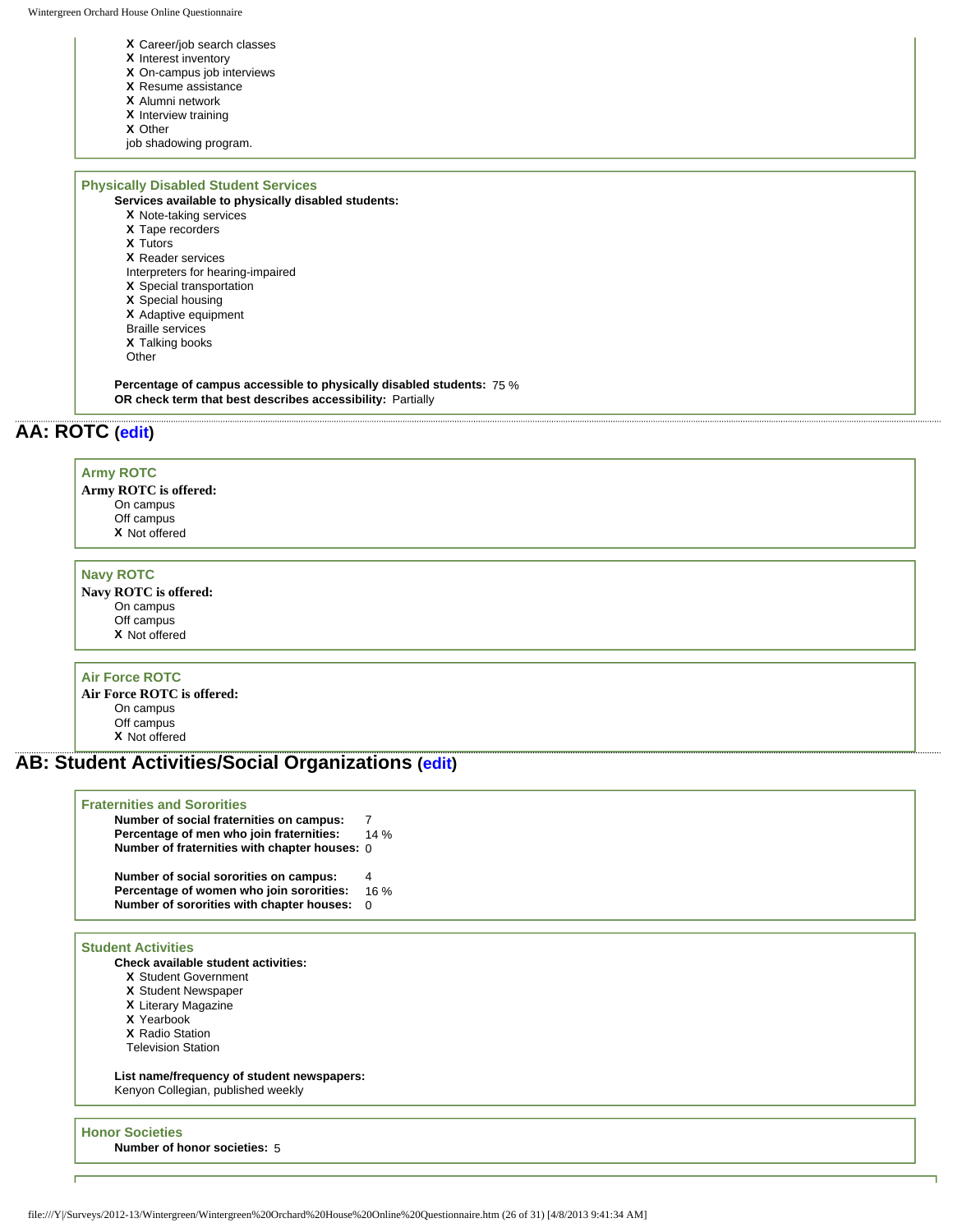### **Organizations**

## **List organizations separated by commas. Please do not supply a web address or link.**

**Campus-based Religious Organizations:**  See: http://www..kenyon.edu/x60838.xml

**Minority Student Organizations:** 

See: http://www..kenyon.edu/x60838.xml

### **International Student Organizations:**

See: http://www..kenyon.edu/x60838.xml

**Other student organizations, musical groups, activities, and committees:**  (group similar activities together; move from arts to humanities/social sciences to biological/medical sciences to technology/hard sciences) See: http://www..kenyon.edu/x60838.xml

**Total number of registered organizations:** 123

## **AC: Housing [\(edit](http://survey.wgoh.com/secure/sectionACView.htm))**

| All students may have cars on campus: Yes<br>If NO, explain:<br>Percentage of all students who have cars on campus: 50 %                                                      |                                                                                                                                                        |                                                                                                                                                                                                                                                                                                                                                                                                                                                                                                                                   |                                                                                                                       |
|-------------------------------------------------------------------------------------------------------------------------------------------------------------------------------|--------------------------------------------------------------------------------------------------------------------------------------------------------|-----------------------------------------------------------------------------------------------------------------------------------------------------------------------------------------------------------------------------------------------------------------------------------------------------------------------------------------------------------------------------------------------------------------------------------------------------------------------------------------------------------------------------------|-----------------------------------------------------------------------------------------------------------------------|
| D: Regulations (edit)                                                                                                                                                         |                                                                                                                                                        |                                                                                                                                                                                                                                                                                                                                                                                                                                                                                                                                   |                                                                                                                       |
|                                                                                                                                                                               |                                                                                                                                                        |                                                                                                                                                                                                                                                                                                                                                                                                                                                                                                                                   |                                                                                                                       |
| Housing units should include houses, apartments, dorm rooms,<br>g., include the number of apartment units, but do not total up the<br>number of rooms within each apartment). |                                                                                                                                                        |                                                                                                                                                                                                                                                                                                                                                                                                                                                                                                                                   |                                                                                                                       |
| Number of housing units:                                                                                                                                                      |                                                                                                                                                        |                                                                                                                                                                                                                                                                                                                                                                                                                                                                                                                                   |                                                                                                                       |
|                                                                                                                                                                               |                                                                                                                                                        |                                                                                                                                                                                                                                                                                                                                                                                                                                                                                                                                   |                                                                                                                       |
| If NO, explain:                                                                                                                                                               |                                                                                                                                                        |                                                                                                                                                                                                                                                                                                                                                                                                                                                                                                                                   |                                                                                                                       |
| X Other<br>All students must live on campus.                                                                                                                                  |                                                                                                                                                        |                                                                                                                                                                                                                                                                                                                                                                                                                                                                                                                                   |                                                                                                                       |
| Are students required to live in school housing:<br>If Yes, then:                                                                                                             | Yes                                                                                                                                                    |                                                                                                                                                                                                                                                                                                                                                                                                                                                                                                                                   |                                                                                                                       |
|                                                                                                                                                                               |                                                                                                                                                        |                                                                                                                                                                                                                                                                                                                                                                                                                                                                                                                                   |                                                                                                                       |
| Percentage of all students who live off-campus or commute:                                                                                                                    |                                                                                                                                                        |                                                                                                                                                                                                                                                                                                                                                                                                                                                                                                                                   |                                                                                                                       |
| Percentage of all students who live in above housing:<br>Percentage of freshmen who live in above housing:                                                                    | 99 %<br>100 %                                                                                                                                          |                                                                                                                                                                                                                                                                                                                                                                                                                                                                                                                                   |                                                                                                                       |
|                                                                                                                                                                               |                                                                                                                                                        | <b>Check Total</b>                                                                                                                                                                                                                                                                                                                                                                                                                                                                                                                |                                                                                                                       |
| Cooperative housing                                                                                                                                                           |                                                                                                                                                        | $0\%$                                                                                                                                                                                                                                                                                                                                                                                                                                                                                                                             |                                                                                                                       |
| X Special housing for disabled students                                                                                                                                       |                                                                                                                                                        | 1%                                                                                                                                                                                                                                                                                                                                                                                                                                                                                                                                |                                                                                                                       |
| X Single student apartments                                                                                                                                                   |                                                                                                                                                        | 19 %                                                                                                                                                                                                                                                                                                                                                                                                                                                                                                                              |                                                                                                                       |
| Sorority housing<br>X Fraternity housing                                                                                                                                      |                                                                                                                                                        | $0\%$<br>9 %                                                                                                                                                                                                                                                                                                                                                                                                                                                                                                                      |                                                                                                                       |
| Men's dorms                                                                                                                                                                   |                                                                                                                                                        | $0\%$                                                                                                                                                                                                                                                                                                                                                                                                                                                                                                                             |                                                                                                                       |
| X Coed dorms                                                                                                                                                                  |                                                                                                                                                        | 67 %                                                                                                                                                                                                                                                                                                                                                                                                                                                                                                                              |                                                                                                                       |
|                                                                                                                                                                               | X Women's dorms<br>Married student apartments<br>X Special housing for international students<br>X Other<br><b>Car Policy</b><br><b>Alcohol Policy</b> | Special-interest, substance-free, community service, wellness, and Kosher housing.<br>1 %<br>Average percentage of students on campus during weekends: 99 %<br>All unmarried students under age 21 not living near campus with relatives<br>Campus housing available to unmarried students regardless of year: Yes<br>School provides assistance in locating off-campus housing: No<br>etc. Do not total up the number of buildings or number of rooms (e.<br>Total number of students above housing units can accommodate: 1,704 | specify percentages of students who live in each checked type. Total should equal 100%:<br>3%<br>$0\%$<br>$0\%$<br>1% |

**AD: Regulations ([edit](http://survey.wgoh.com/secure/sectionADView.htm))**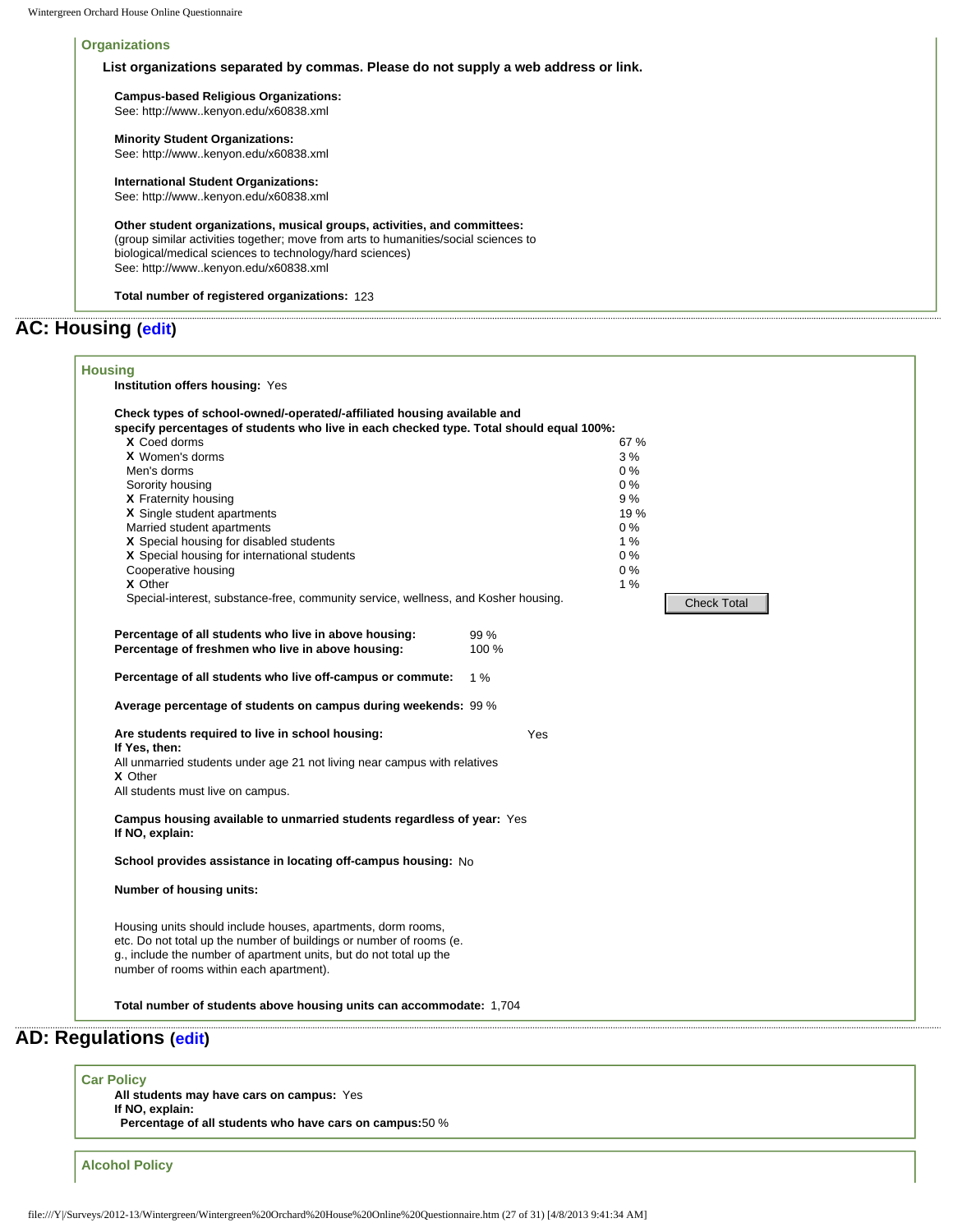**Alcohol is permitted on campus to students of legal age:** Yes If YES, are there additional restrictions that apply?

### **Other Policies**

**Check applicable policies:** Permission required for student marriages Class attendance mandatory **X** Class attendance policies set by individual instructors Dress/hair code **X** Honor code **X** Hazing prohibited **X** Smoking prohibited **X** Other Firearms prohibited. Academic honesty code.

#### **Attendance Policies**

**Check the following for which attendance is mandatory: Chapel** Assemblies Convocations **X** None of these **How often must students attend?** 

**Other mandatory:** 

## **AE: Environment/Transportation [\(edit\)](http://survey.wgoh.com/secure/sectionAEView.htm)**

### **Location**

**Region of country from which majority of U.S. students come:** Middle Atlantic

**Campus Size:** 1,200 acres

**Check one:** Campus is within one mile of city/town

**Location/Environment:** In or near a rural community (pop. under 5,000)

#### **Description of location/transportation:**

Include campus size, location, proximity to larger city (if applicable), location of branch campuses, transportation area is served by (air, bus, train), and whether public transportation serves the campus. 1,200-acre campus in Gambier (population: 2,020), 45 miles from Columbus. Major airport and bus serve Columbus; train serves Cleveland (115 miles). School operates transportation to Mt. Vernon and Columbus.

#### **Nearest City**

**City/town school is located in/near:** Gambier, OH **Population:**2,020

**Closest major city to school (if different from above):** Columbus, OH **Population:**769,332 **Distance:**45 miles

**Nearest city with major airport:** Columbus, OH **Distance:**45 miles **Nearest city with other airport:** Cleveland, OH **Distance:**90 miles **Nearest city with train service:** Cleveland, OH **Distance:**90 miles **Nearest city with bus service:** Columbus, OH **Distance:**45 miles

#### **Transportation Services**

**Public transportation serves campus:** No

#### **College/university operates transportation to:**

School operates transportation to Mount Vernon and Columbus, OH.

#### **Satellite Campuses**

**Locations of branch/satellite campuses:**

## **AF: Calendar ([edit](http://survey.wgoh.com/secure/sectionAFView.htm))**

**Please modify this section to represent the data for the 2013-14 academic year:** 

**Information shown for academic year beginning Fall:** 2012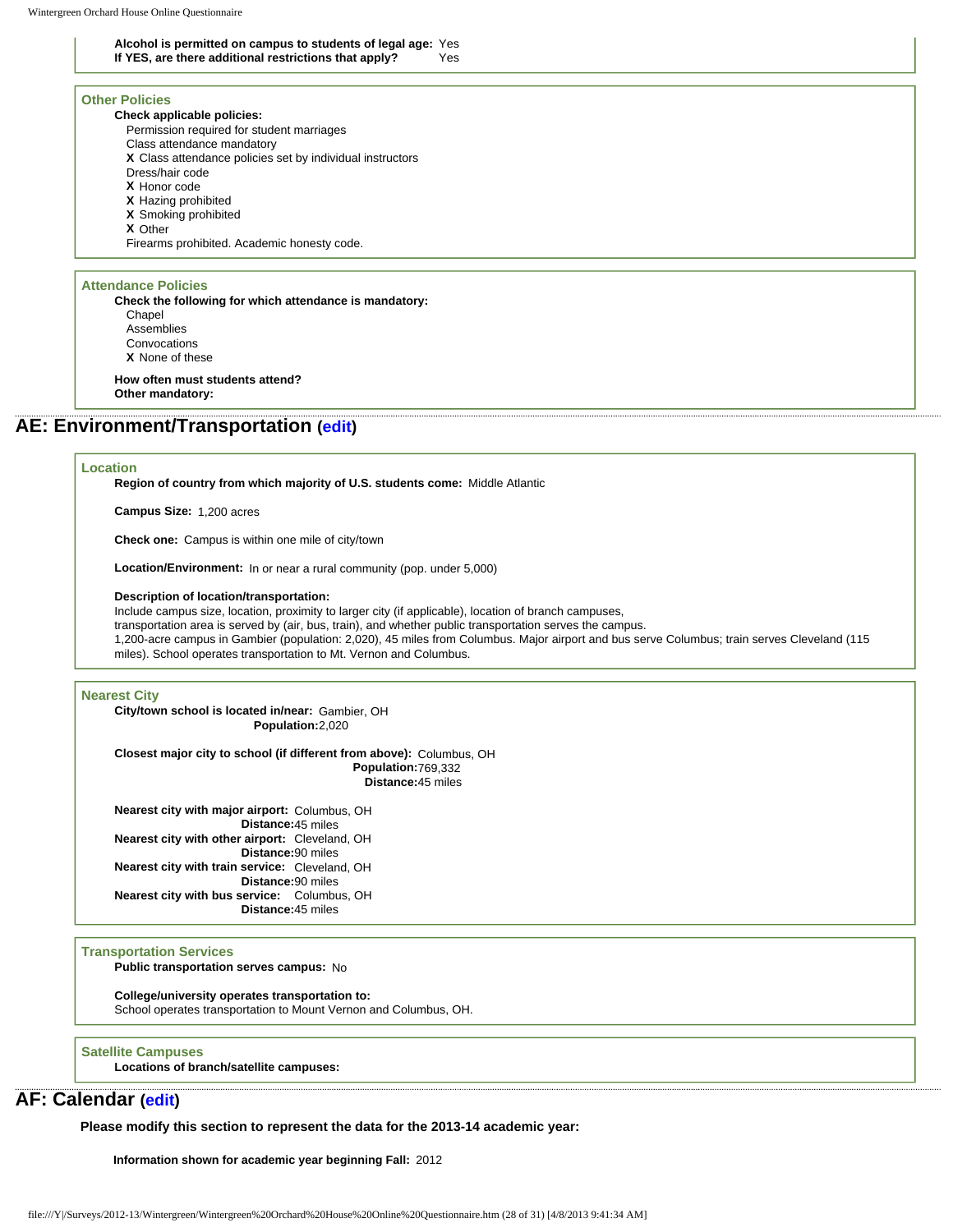| <b>Academic Calendar</b>                                                                      |
|-----------------------------------------------------------------------------------------------|
| <b>Academic Calendar System:</b>                                                              |
| (include summer terms only if they are part of a typical full-time student's course of study) |
| Semester system (two terms comprise academic year)                                            |
| Semester/term beginning dates for 2013-14 academic year:                                      |
| in late August and mid-January.                                                               |
| Number and length of summer sessions:                                                         |
| Month(s) in which new student orientation is held:                                            |
| Orientation for new students held in August.                                                  |
| <b>AG: Self-Ranking Entrance Profile (edit)</b>                                               |
|                                                                                               |

Although we realize the difficulty of trying to fit the multiple characteristics of your entering students into an arbitrary system, we would appreciate your use of the self-rating, composite chart below to calculate your institution's approximate entrance profile. To find the profile number, carefully read the chart below and select the column that most closely describes the average entrance profile of freshmen students at your institution.

| <b>Self Ranking Profile Number</b>  |             |             |              |             |                 |
|-------------------------------------|-------------|-------------|--------------|-------------|-----------------|
| <b>Self-Ranking Profile Number:</b> |             |             |              |             |                 |
| <b>Class Rank:</b>                  |             |             |              | 4           |                 |
| GPA:                                | Top 20%     | Top 40%     | Top 50%      | Top 60%     | Not in top      |
| SAT:<br>ACT:                        | $B+$ to A   | $B$ to $B+$ | $B$ - to $B$ | $C$ to $B-$ | 60%             |
| Percentage Applicants Accepted:     | 1300-1600   | 1220-1299   | 1070-1219    | 910-1069    | C or below      |
|                                     | 29          | 27-28       | $23 - 26$    | $19-22$     | Below 910       |
|                                     | 40% or less | 40-60% or   | 60-75% or    | 75-90% or   | Below 19        |
|                                     |             | less        | less         | less        | <b>Over 90%</b> |

## **AH: Athletic Information ([edit](http://survey.wgoh.com/secure/sectionAHView.htm))**

**School has an athletic program:** Yes

| <b>Intercollegiate Varsity Sports - MEN</b> |                     |                 |                       |
|---------------------------------------------|---------------------|-----------------|-----------------------|
|                                             | <b>Scholarships</b> | <b>NCAA</b>     | Other                 |
| <b>Sport Offered</b>                        | Avail               | <b>Division</b> | <b>Athletic Assoc</b> |
| baseball (bar)                              | no                  | Ш               |                       |
| basketball (bas)                            | no                  | Ш               |                       |
| cross-country (cro)                         | no                  | Ш               |                       |
| football (foo)                              | no                  | Ш               |                       |
| golf (gol)                                  | no                  | Ш               |                       |
| lacrosse (lac)                              | no                  | Ш               |                       |
| soccer (soc)                                | no                  | Ш               |                       |
| swimming (swi)                              | no                  | Ш               |                       |
| tennis (ten)                                | no                  | Ш               |                       |
| track and field (indoor) (tri)              | no                  | III             |                       |
| track and field (outdoor) (tro)             | no                  | Ш               |                       |

## **Intercollegiate Varsity Sports - WOMEN**

| <b>Sport Offered</b>            | <b>Scholarships</b><br>Avail | <b>NCAA</b><br><b>Division</b> | Other<br><b>Athletic Assoc</b> |
|---------------------------------|------------------------------|--------------------------------|--------------------------------|
| basketball (bas)                | no                           | Ш                              |                                |
| cross-country (cro)             | no                           | Ш                              |                                |
| field hockey (fih)              | no                           | Ш                              |                                |
| lacrosse (lac)                  | no                           | Ш                              |                                |
| soccer (soc)                    | no                           | Ш                              |                                |
| softball (sof)                  | no                           | Ш                              |                                |
| swimming (swi)                  | no                           | Ш                              |                                |
| tennis (ten)                    | no                           | Ш                              |                                |
| track and field (indoor) (tri)  | no                           | Ш                              |                                |
| track and field (outdoor) (tro) | no                           | Ш                              |                                |
| volleyball (vol)                | no                           | Ш                              |                                |

**Athletic Director (Men's Director)**

**Name:** Peter Smith

**Title:** Director of Athletics, Fitness and Recreation

**E-mail:** smithp@kenyon.edu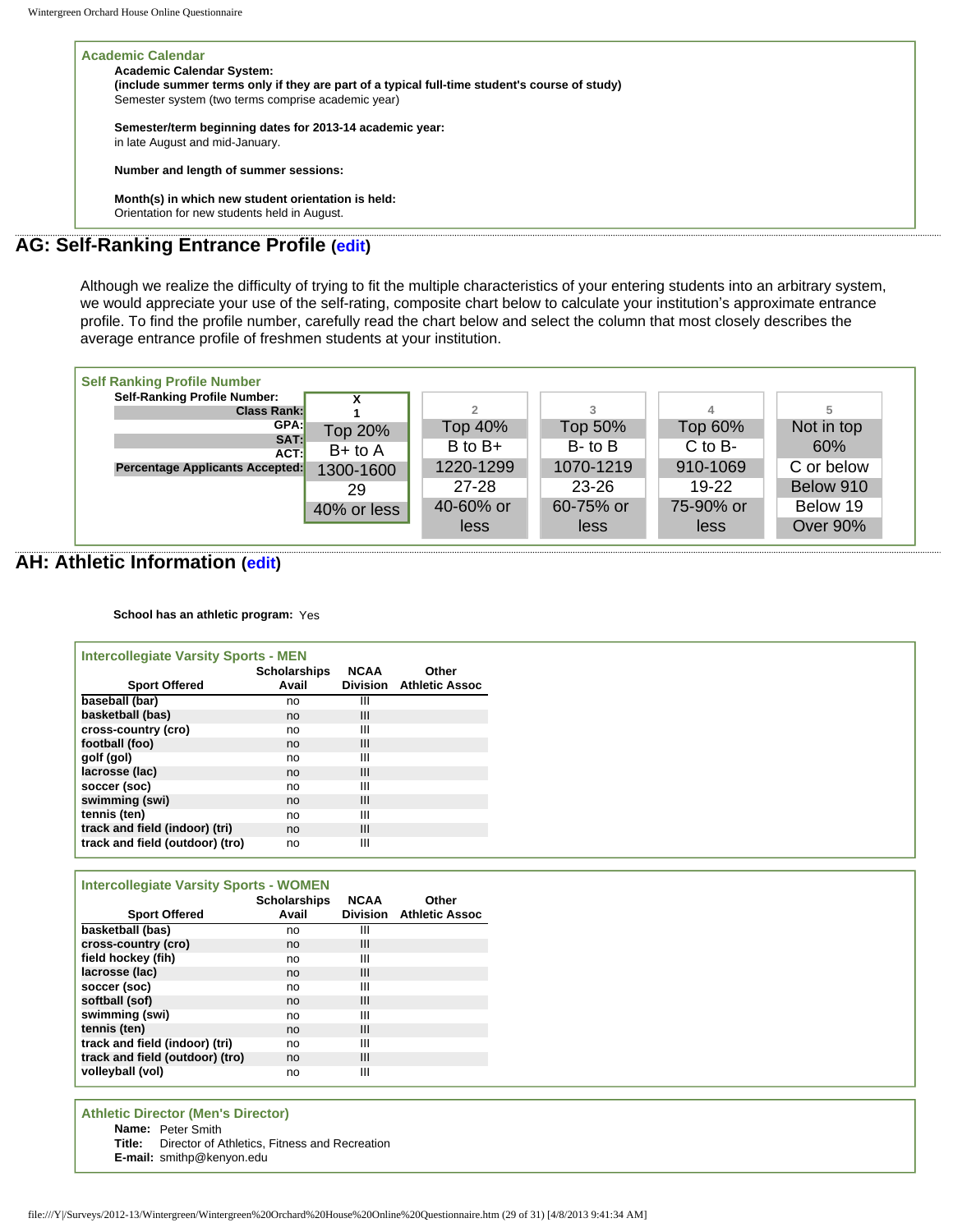#### **Women's Atheltic Director**

**Name:** Suzanne Helfant

**Title:** SWA

**E-mail:** helfants@kenyon.edu

#### **Participation**

**Percentage of students who participate in:**

**varsity and/or club intercollegiate sports:** 35 % **intramural and/or recreational sports:** 65 %

**Athletic Conference Memberships**

North Coast Athletic Conference (Division III)

#### **Athletic Facilities**

**Facilities available to students (include off-campus facilities)**  Do not use formal names (Example: football field, NOT John Doe Memorial Field) athletic fields, fitness/recreation center, swimming pool, volleyball arena; squash, tennis, and racquetball courts

#### **Intramural/Recreational Sports**

**Intramural/recreational sports (include sports clubs, i.e. mountain bike club)** 

(alphabetical order, lower case, comma delimited)

archery, basketball, equestrian, ballet fusion, rugby, squash, ultimate frisbee, ballroom dance, fencing, flag football, juggling, Quidditch, raquetball, softball, tennis, volleyball, Wiffle ball, indoor soccer, floor hockey, handball, badminton, volleyball,

### **Club Sports**

**Club Sports for MEN (non-varsity, intercollegiate sports)**  equestrian sports, rugby, soccer, squash, ultimate Frisbee

**Club Sports for WOMEN (non-varsity, intercollegiate sports)**  equestrian sports, rugby, soccer, squash, ultimate Frisbee

**School Colors:** purple and white **Team Mascot:** Lords and Ladies **School Song:** 

## **AJ: Unique Qualities [\(edit](http://survey.wgoh.com/secure/sectionAJView.htm))**

### **Unique Qualities/Programs**

**Unique qualities and programs of the school that influence students with particular abilities and interests to choose it over similar schools:**  Do not include quotation marks. Limited to 4000 characters. According to the school, Kenyon College is among the nation's finest liberal-arts institutions. It takes pride in exceptionally strong programs in English (Kenyon is the home of the internationally known Kenyon Review), the sciences, and drama. Student-faculty interaction, both in and out of the classroom, and community involvement are hallmarks of the Kenyon experience. Kenyon students, who come from all 50 states and many countries, enjoy an active extracurricular life, with more than 123 student organizations. Kenyon teams compete in 9 varsity sports each, for men and women, and the swimming and diving teams are renowned for their record-breaking number of national championships. The Kenyon campus is noted for its beauty and the quality of its facilities, including a recently-built art gallery and studio art building, music building, \$32-million science center, \$70-million fitness/recreation/athletic center, and 20 new student resident townhouses. Kenyon College is a close-knit community of talented students and outstanding teachers. Kenyon's reputation rests on a tradition of academic rigor and creative achievement, but its essence lies in the way personal contact shapes daily experience on its historic and scenic campus. Students know professors as teachers, advisers, collaborators, and friends, while professors know students as individuals--their strengths, aspirations, and potential for success.

## **AS: Social Environment ([edit](http://survey.wgoh.com/secure/sectionASView.htm))**

**Newspaper Editor Information Name: Title: Phone: E-mail:** collegian@kenyon.edu

**Social Life**